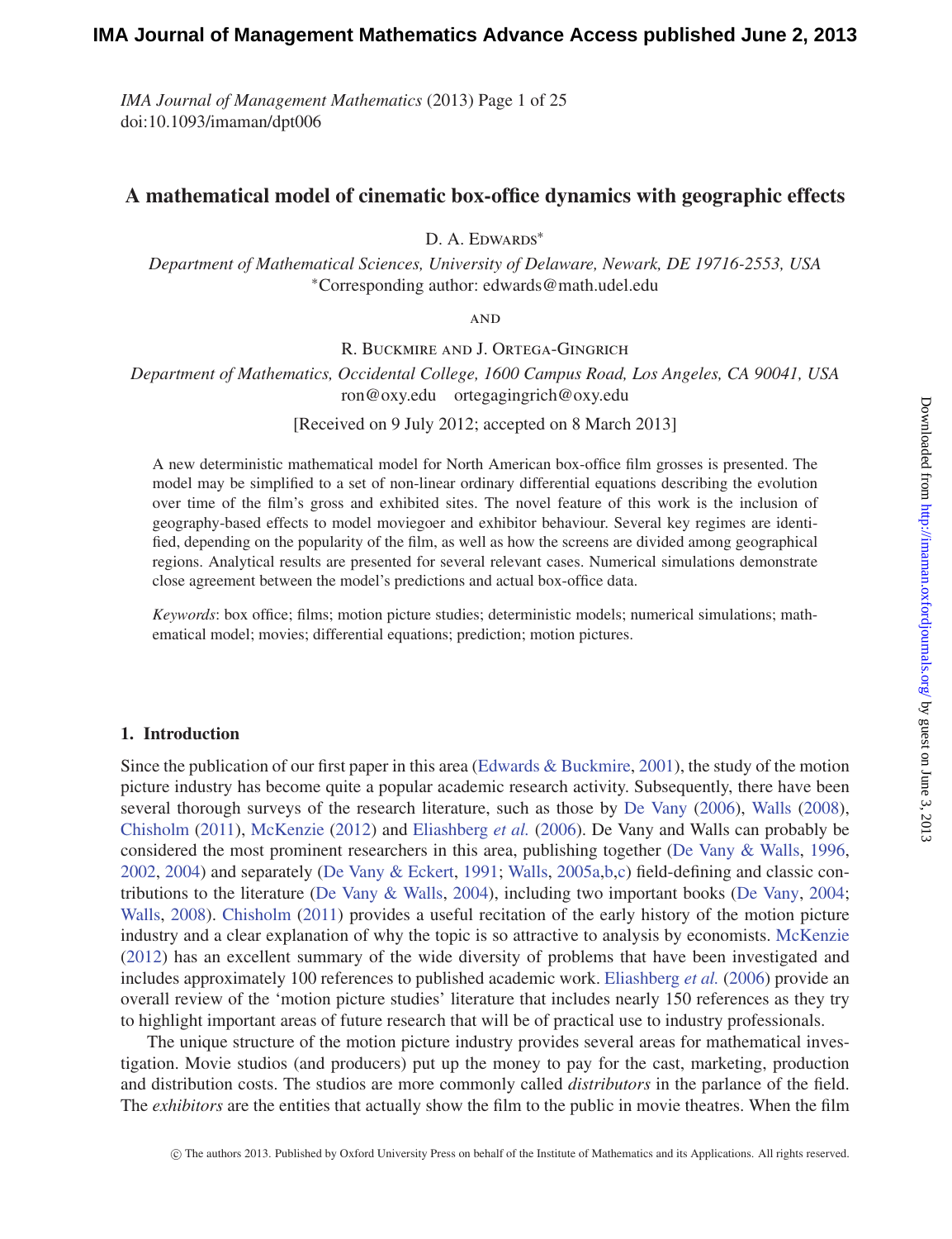is released, contracts are negotiated between the exhibitors and distributors splitting the income generated by the film in specific ratios which generally favour the distributors in the early weeks of release but skew towards the exhibitors after an initial contract period typically lasting 2–4 weeks. Some of the interesting questions involving the motion picture industry which have been academically investigated include the effect on a film's box-office gross of pre-release advertising [\(Elberse & Anand,](#page-23-7) [2007\)](#page-23-7), post-release advertising [\(Renhoff & Wilbur](#page-23-8), [2011\)](#page-23-8), film critics [\(Basuroy](#page-22-4) *et al.*, [2003](#page-22-4)), a film's rating and genre [\(Ravid & Basuroy](#page-23-9), [2004](#page-23-9)), online reviews [\(Duan](#page-23-10) *et al.*, [2008;](#page-23-10) [Yeung](#page-24-3) *et al.*, [2011](#page-24-3)), release date [\(Chiou,](#page-22-5) [2008](#page-22-5)), word-of-mouth [\(Liu,](#page-23-11) [2006;](#page-23-11) [Moul](#page-23-12), [2007\)](#page-23-12), movie stars [\(Elberse](#page-23-13), [2007\)](#page-23-13) and Academy Award nominations or wins [\(Nelson](#page-23-14) *et al.*, [2001](#page-23-14)).

Much of the work in the area of modelling cinematic box-office has often involved deploying stochastic methods or statistical techniques to research these questions [\(Hand,](#page-23-15) [2002](#page-23-15); Ishii *[et al.](#page-23-16)*, [2012;](#page-23-16) [Ravid,](#page-23-17) [1999](#page-23-17); [Terry](#page-23-18) *et al.*, [2005](#page-23-18); [Walls](#page-23-6), [2005a](#page-23-6)[,b](#page-24-1)[,c](#page-24-2)). In contrast, our research has involved creating and testing deterministic models using systems of differential equations which dynamically describe the financial performance of motion pictures released in North America [\(Edwards & Buckmire,](#page-23-0) [2001\)](#page-23-0). Our primary research goal is to be able to produce a deterministic algorithm which can be used to predict the final domestic gross of a motion picture prior to (or as soon as possible after) the film's release. In [Edwards & Buckmire](#page-23-0) [\(2001](#page-23-0)), the mathematical description for each film depended on a multitude of parameters that were movie-dependent (and somewhat difficult to estimate accurately): favourability rating, reviews, marketing and advertising budget, etc. In this work, we reduce the number of parameters that have to be estimated for a particular movie down to just one. The other parameters in the model are taken to be independent of an individual film, and hence can be determined *a priori*.

The problem of accurately predicting a movie's final gross mathematically has long been studied [\(Litman](#page-23-19), [1983\)](#page-23-19), and more recently has been attacked using a variety of different modern approaches [\(Hennig-Thurau](#page-23-20) *et al.*, [2007;](#page-23-20) Ishii *[et al.](#page-23-16)*, [2012](#page-23-16); [Lee & Chang](#page-23-21), [2009;](#page-23-21) [Sawhney & Eliashberg](#page-23-22), [1996;](#page-23-22) [Sharda & Delen,](#page-23-23) [2006;](#page-23-23) [Sochay](#page-23-24), [1994](#page-23-24)). We readily acknowledge the difficulty (some would say futility) of the elusive goal of *a priori* box-office prediction owing to the seminal work of [\(De Vany & Walls,](#page-23-4) [2002\)](#page-23-4), who argued that the box-office gross of a film has essentially infinite standard deviation. Regardless, we believe the goal of producing a mathematical model that uses differential equations which can accurately describe the dynamics of the box-office receipts of a motion picture is a worthy one, and so we return to this topic in this paper, presenting a mathematical model which this time includes geographic effects.

The structure of the paper is as follows. In Section 2, we provide the specific details of the development of our new mathematical model for the cinematic box-office dynamics of a film released in North America. We do this by introducing the concept of a region availability function which is geographybased. In Section 3, we consider the case where the region availability function is constant and in Section 4 we consider the polynomial case. In Section 5, we consider a special case of the region availability function that would correspond to a planned economy (equal number of screens spread uniformly across the nation). In Section 6, we validate our model by providing a computational algorithm for estimating the parameter values needed to compare our mathematical model to real-world box-office data. In Section 7, we provide some brief remarks as to how the model may be used by practitioners in the real world. In the last section, we provide conclusions and suggestions for further research.

### **2. Governing equations**

In this section of the paper, we present the equations which describe our new geography-based mathematical model of cinematic box-office dynamics.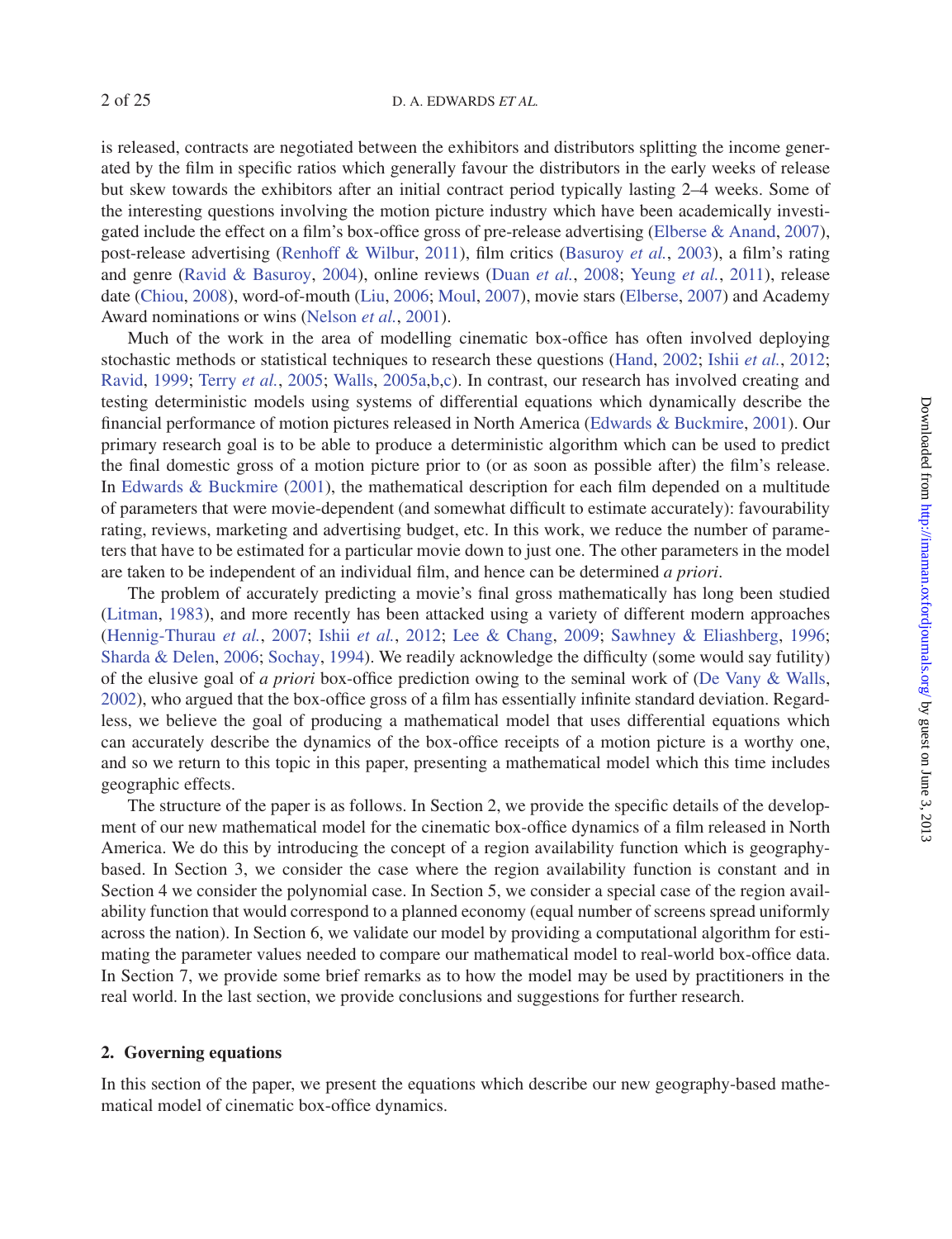<span id="page-2-1"></span>Table 1 *Nomenclature. Units are listed in terms of dollars* (\$), *people* (*N*), *time* (*T*) *or sites* (*S*)*. With the exception of*  $\tilde{\mu}$ , *if the same symbol appears both with and without tildes, the letter with a tilde has dimensions*, *while the symbol without a tilde is dimensionless. The equation where a quantity first appears is listed*, *if appropriate*

| Notation                                      | Description                                                                               | Equation |
|-----------------------------------------------|-------------------------------------------------------------------------------------------|----------|
|                                               | Variables and parameters                                                                  |          |
| $\tilde{A}(\tilde{t})$                        | Amount of money earned per week at time $\tilde{t}$ , units $\frac{\tilde{s}}{\sqrt{ST}}$ | (2.1)    |
|                                               | Demand per week to see film at time $\tilde{t}$ , units $N/T$                             | (2.5)    |
| $\tilde{D}(\tilde{t})$ $\tilde{G}(\tilde{t})$ | Gross earnings of film at time $\tilde{t}$ , units \$                                     | (2.1)    |
| $\boldsymbol{P}$                              | Average ticket price, units $\frac{8}{N}$                                                 | (2.6)    |
| $\mathfrak{r}$                                | Rate relating revenue and change in sites, units $S^2/\$$                                 | (2.3)    |
| $\tilde{S}(\tilde{t})$                        | Number of sites on which film is showing at time $\tilde{t}$ , units S                    | (2.1)    |
| $\frac{T}{\tilde{t}}$                         | Number of geographic regions under consideration                                          |          |
|                                               | Time from opening day, units $T$                                                          | (2.1)    |
| $\tilde{\alpha}$                              | Demand decay rate, units $T^{-1}$                                                         | (2.5)    |
| $\frac{\beta}{\tilde{\kappa}}$                | Exponent in power-law form for $\tilde{\mu}$                                              | (4.1a)   |
|                                               | Constant relating number of sites to change in sites, units $\frac{\sqrt{S^2T}}{T}$       | (2.3)    |
| $\tilde{\mu}(S)$                              | Region availability function                                                              | (2.6)    |
|                                               | Dimensionless time from contract expiration date                                          | (3.3)    |
| Other notation                                |                                                                                           |          |
| $\mathbf{c}$                                  | As a subscript, used to indicate the contract period                                      | (2.2)    |
| max                                           | As a subscript, denotes the maximum possible value                                        | (2.4)    |
| S                                             | As a subscript, used to indicate the beginning of the saturation period                   | (3.6a)   |
| t                                             | As a subscript, used to indicate the beginning of the transition period                   | (4.6b)   |
| $\boldsymbol{0}$                              | As a subscript, used to indicate an initial state                                         | (2.2)    |
| ∗                                             | As a subscript, used to indicate the transition period                                    | (3.5)    |
|                                               | Used to indicate a scaled dependent variable for the Matlab fit                           | (6.5)    |

Let  $\tilde{G}(\tilde{t})$  be the gross of a film at time  $\tilde{t}$  (measured in days; for a full list of variables, see Table [1\)](#page-2-1). It must evolve according to the following equation:

<span id="page-2-0"></span>
$$
\frac{\mathrm{d}\tilde{G}}{\mathrm{d}\tilde{t}} = \tilde{S}\tilde{A}, \quad \tilde{G}(0) = 0,
$$
\n(2.1)

where  $\tilde{S}(\tilde{t})$  is the number of sites at which the movie is playing and  $\tilde{A}(\tilde{t})$  is the amount of money earned per site per wee[k.](#page-23-25) [\(Note](#page-23-25) [that](#page-23-25) [though](#page-23-25) [we](#page-23-25) [have](#page-23-25) [only](#page-23-25) [daily](#page-23-25) [measurements](#page-23-25) [of](#page-23-25) [these](#page-23-25) [quantities](#page-23-25) [\(](#page-23-25)Internet Movie Data Base, [2012\)](#page-23-25), we consider them as being spaced closely enough to use a continuous-time model.) The innocuously simple expression given in  $(2.1)$  can be thought of as the Fundamental Equation of cinematic box-office dynamics. As the readily available data calculates the quantities in [\(2.1\)](#page-2-0) only for the entire country, we consider them to be cumulative totals that do not depend on exhibitor location.

Our primary goal is to mathematically describe (and thus predict) the behaviour of  $\tilde{G}(t)$ , so we must understand how  $\tilde{S}$  and  $\tilde{A}$  evolve with time. Most screening agreements between exhibitors and distributors have a fixed *contract period*  $0 \le \tilde{t} \le \tilde{t}_c$  when the number of sites  $\tilde{S}$  is fixed, which locks in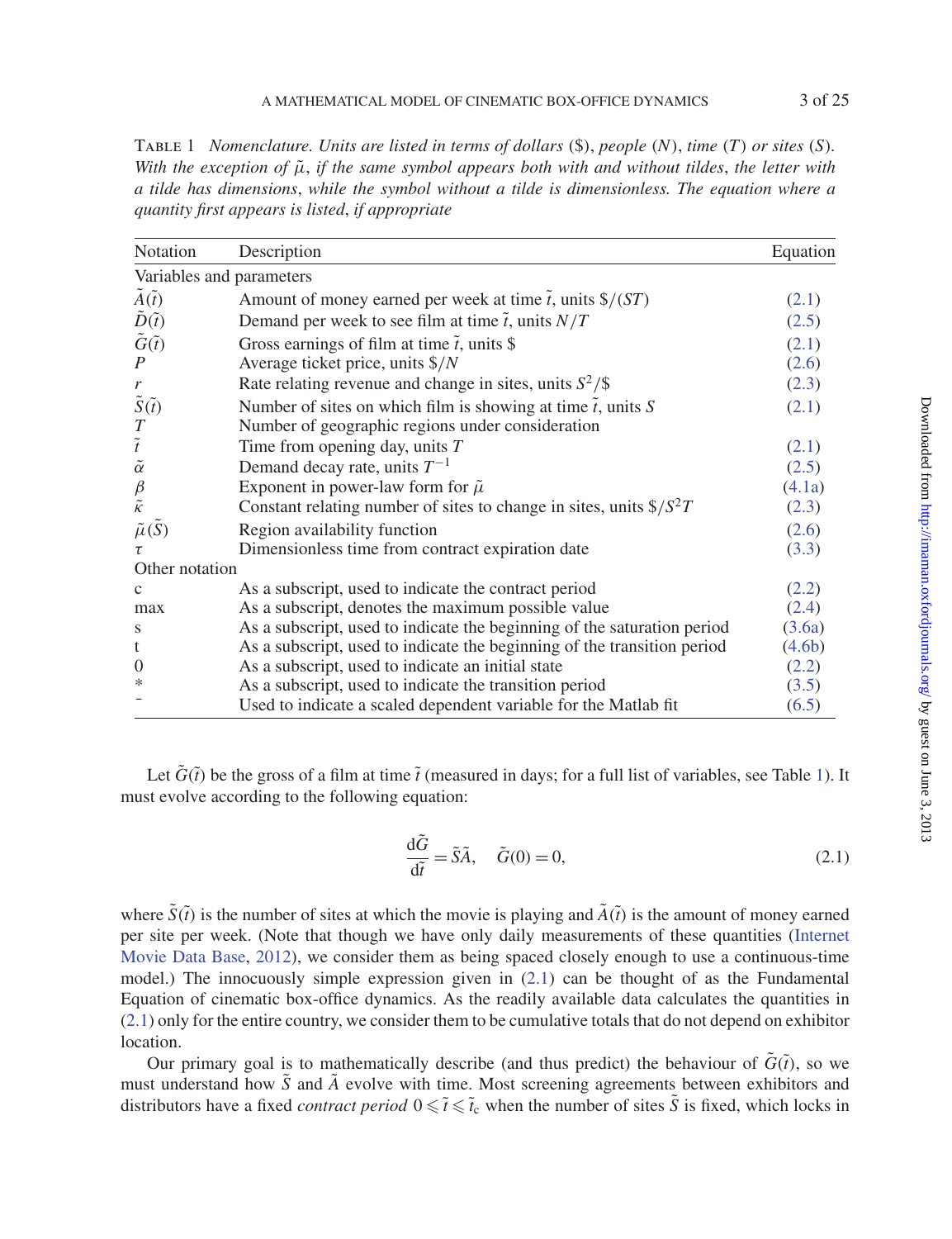a guaranteed revenue stream for the distributors [\(Hanssen](#page-23-26), [2000\)](#page-23-26). For the purposes of this model, we assume that  $\tilde{t}_c$  is the same for all sites, so

<span id="page-3-3"></span>
$$
\tilde{S}(\tilde{t}) = \tilde{S}_0, \quad 0 \leq \tilde{t} \leq \tilde{t}_c,\tag{2.2}
$$

where  $\tilde{S}_0$  is the initial number of sites.

After  $\tilde{t} = \tilde{t}_c$ , we propose that  $\tilde{S}$  will change based upon a cost–benefit analysis. We hypothesize that  $d\tilde{S}/d\tilde{t}$  is proportional to the difference between the marginal revenue  $\tilde{A}$  from the film and the marginal screening costs, which for simplicity we assume that are proportional to  $\tilde{S}$ . Hence, we have

<span id="page-3-2"></span>
$$
\frac{d\tilde{S}}{d\tilde{t}} = r(\tilde{A} - \tilde{\kappa}\tilde{S}), \quad \tilde{t} \ge \tilde{t}_{c},
$$
\n(2.3)

where r and  $\tilde{\kappa}$  are positive constants. Note from [\(2.3\)](#page-3-2) that the number of screens can actually increase if  $\tilde{A}$  is high enough. This result would reflect exhibitors trying to 'cash in' on revenue from a film which is so popular and profitable that typical exhibition contracts would be superseded.

Note that r and  $\tilde{\kappa}$  should be independent of the particular film, since they simply relate to the business decision of increasing sites for *any* movie. Also, if  $A_{\text{max}}$  is the revenue per site if every seat is filled, and  $S<sub>max</sub>$  is the total number of available sites, then  $\tilde{\kappa}$  should be chosen such that

<span id="page-3-4"></span>
$$
\tilde{\kappa} > \frac{A_{\text{max}}}{S_{\text{max}}},\tag{2.4}
$$

as no more sites can be added.

In any particular week, there is a pent-up demand rate  $\tilde{D}(\tilde{t})$  of people who want to see the film. However, we assume that each week, a certain fraction of those wishing to see the movie either see it or decide they no longer wish to see it. Hence, the demand decays exponentially:

<span id="page-3-0"></span>
$$
\frac{\mathrm{d}\tilde{D}}{\mathrm{d}\tilde{t}} = -\tilde{\alpha}\tilde{D},\tag{2.5}
$$

where  $\tilde{\alpha}$  is a positive constant. Here [\(2.5\)](#page-3-0) uses the simplest possible model to describe a very complicated concept. For instance, in the case of a sleeper film, it is possible that the demand could increase over ti[me](#page-23-8) [with](#page-23-8) [positive](#page-23-8) [word-of-mouth](#page-23-8) [\(Liu](#page-23-11)[,](#page-23-8) [2006;](#page-23-11) [Moul](#page-23-12), [2007](#page-23-12)) or post-release advertising (Renhoff & Wilbur, [2011](#page-23-8)). We may best model this case with very small values of  $\tilde{\alpha}$ , as shown in Section 5.

In order to close the system, we need to relate the attendance rate to the demand. We use a *geography-based model*. In particular, we break the total geographical area under consideration into *T* regions. We assume that each region has the same number of moviegoers, and that moviegoers in that area must attend theatres in that region. Hence, if there is no site in a region screening a particular film, the segment of the population in that region cannot see the film.

If the movie is not accessible to moviegoers in every region, the actual attendance rate will be less than  $\tilde{D}$ . Therefore, we have the following:

<span id="page-3-1"></span>
$$
\frac{\mathrm{d}\tilde{G}}{\mathrm{d}\tilde{t}} = P\tilde{\mu}(\tilde{S})\tilde{D},\tag{2.6}
$$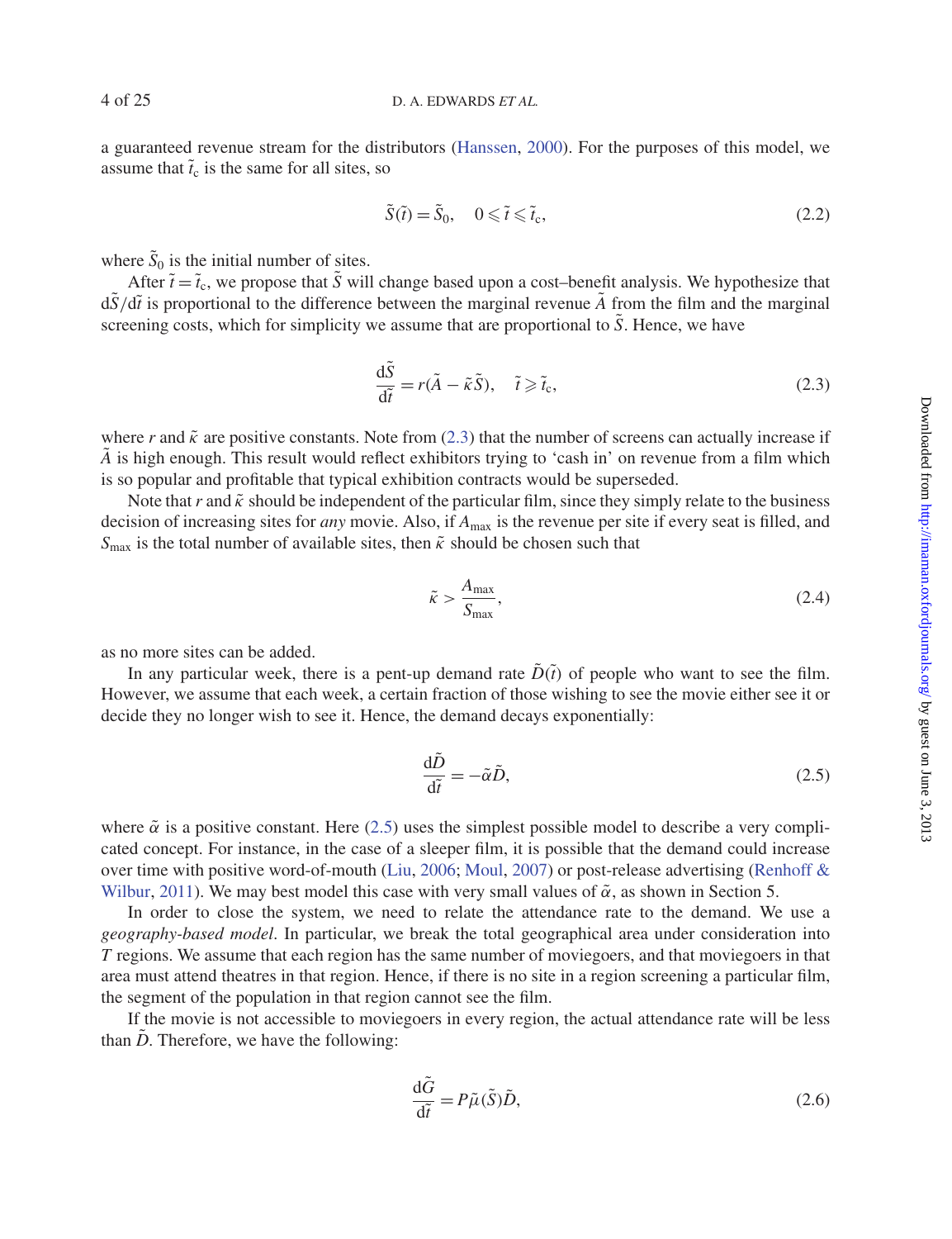where *P* is the average price of a ticket (to turn people-demand into revenue) and  $\tilde{\mu}(\tilde{S})$  is the *region availability function* illustrating what fraction of the population can see the film.  $\tilde{\mu}(S)$  must have the following properties:

(1) If no sites are showing the movie, no one can attend, so

<span id="page-4-4"></span>
$$
\tilde{\mu}(0) = 0.\tag{2.7}
$$

(2) If the movie is showing only at one site, then the fraction of the population that can see that film is  $1/T$  (by the geographic assumption). Hence,

<span id="page-4-5"></span>
$$
\tilde{\mu}(1) = T^{-1}.
$$
\n(2.8)

(3) Everyone who wants to see the film can do so if it is playing at all the sites, so

<span id="page-4-3"></span>
$$
\tilde{\mu}(S_{\text{max}}) = 1. \tag{2.9}
$$

This seemingly obvious fact holds only if (as we assume) the maximum number of sites has enough capacity to accommodate the maximum demand for any particular film.

(4) Suppose that an exhibitor shows the movie at one more site. If the site is in a region that already has the movie,  $\tilde{\mu}$  is unchanged:

<span id="page-4-0"></span>
$$
\tilde{\mu}(\tilde{S} + 1) = \tilde{\mu}(\tilde{S}).\tag{2.10a}
$$

If the site is in a region that does not have the movie, one additional region has the movie available, so

<span id="page-4-6"></span>
$$
\tilde{\mu}(\tilde{S} + 1) = \tilde{\mu}(\tilde{S}) + \frac{1}{T}.
$$
\n(2.10b)

If we approximate  $d\tilde{\mu}/d\tilde{S}$  by  $\tilde{\mu}(\tilde{S} + 1) - \tilde{\mu}(\tilde{S})$ , then [\(2.10\)](#page-4-0) may be approximated by

<span id="page-4-1"></span>
$$
0 \leqslant \frac{d\tilde{\mu}}{d\tilde{S}} \leqslant T^{-1}, \quad \tilde{S} \geqslant 1,
$$
\n<sup>(2.11)</sup>

so  $\tilde{\mu}$  is monotone non-decreasing. The restriction that  $\tilde{S} \geq 1$  in [\(2.11\)](#page-4-1) (which allows for easier modelling later on) reflects the fact that the regime  $0 \le \tilde{S} \le 1$  is not realistic.

Note that with these assumptions,  $\tilde{\alpha}$  will be the only movie-dependent parameter. To complete the system, we must have an initial condition for  $\ddot{D}$ ; we equate [\(2.1\)](#page-2-0) and [\(2.6\)](#page-3-1) to obtain

<span id="page-4-2"></span>
$$
\tilde{D}(0) = \frac{\tilde{S}_0 \tilde{A}_0}{P \tilde{\mu}(\tilde{S}_0)},\tag{2.12}
$$

where  $\tilde{A}_0$  is the initial rate of money earned. We also note that  $\tilde{D}$  will also be cumulative across the country to conform with the measurable data; hence, any variations it might have across the country based upon the number of screens available are integrated away.

One can obviously quibble with some of the assumptions above as being distinctly different from the actual commerce taking place. For instance, the assumption of isolated regions works better for sparsely populated areas or limited-release films. However, the object of the model we present here is not to translate as complicated a system as the motion picture exhibitor–distributor market into mathematics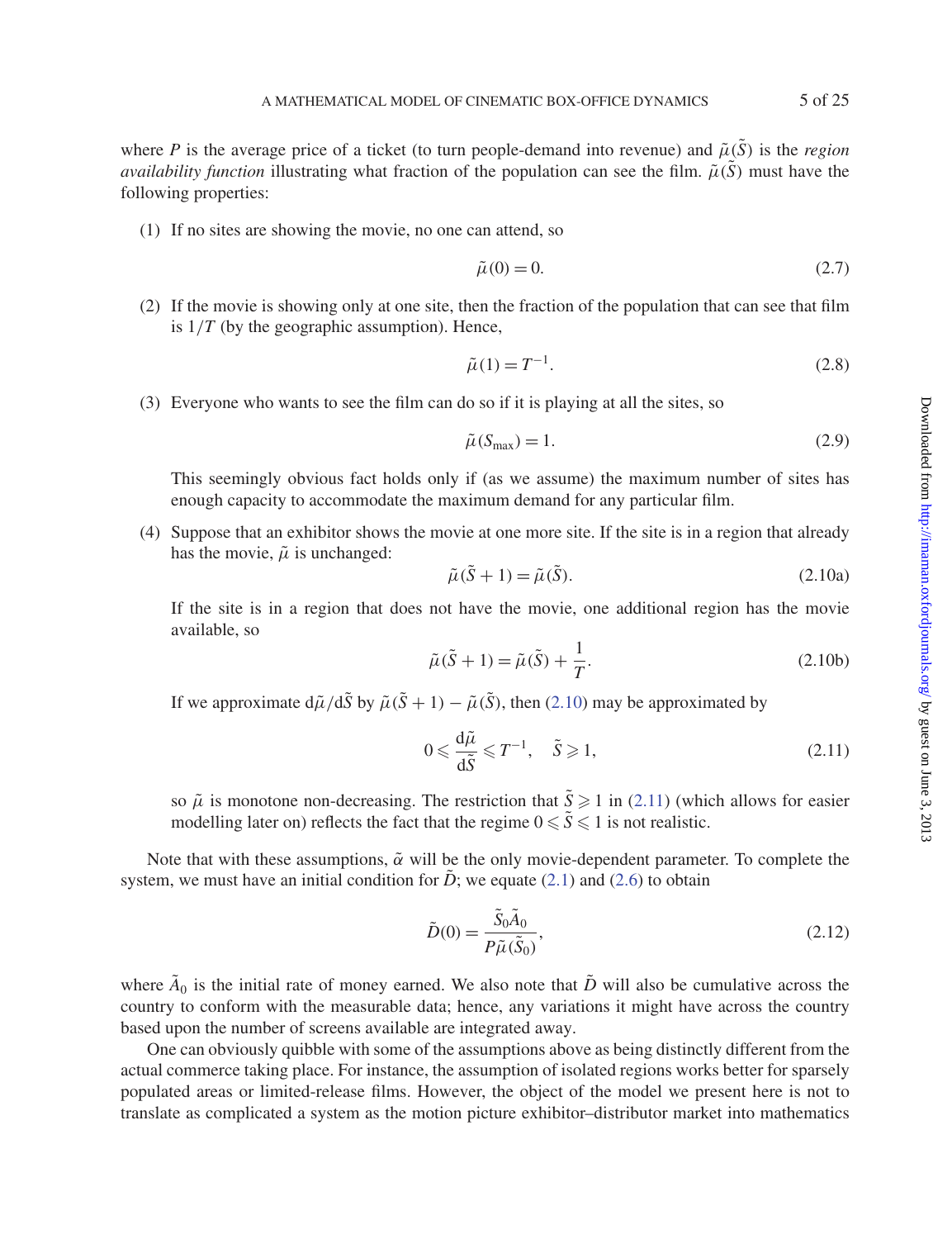exactly. Instead, the goal is to present a model that will (re)produce the box-office dynamics which lead to a prediction of the final box-office gross of any film. Hence, the key question is whether the behaviour of the model system described above is close enough to the behaviour of the true commercial system to match the actual data (and eventually, to provide predictive power).

As is typical in the presentation of mathematical models, we now introduce scalings to simplify the model [\(Logan,](#page-23-27) [2006](#page-23-27)). Since our characteristic values should be independent of any particular movie, we use the maximum values as scalings:

$$
\tilde{S}(\tilde{t}) = S_{\text{max}}S(t), \quad \tilde{A}(\tilde{t}) = A_{\text{max}}A(t), \quad \tilde{D}(\tilde{t}) = \frac{S_{\text{max}}A_{\text{max}}}{P}D(t), \tag{2.13a}
$$

<span id="page-5-0"></span>
$$
\tilde{t} = \frac{t}{r\tilde{\kappa}}, \quad \tilde{G}(\tilde{t}) = \frac{S_{\text{max}}A_{\text{max}}}{r\tilde{\kappa}}G(t),
$$
\n(2.13b)

keeping in mind that  $\tilde{\mu}(S_{\text{max}}) = 1$ .

Substituting  $(2.13)$  into  $(2.1–2.3)$  $(2.1–2.3)$ ,  $(2.5)$ ,  $(2.6)$  and  $(2.12)$ , we obtain the following:

<span id="page-5-1"></span>
$$
\frac{\mathrm{d}G}{\mathrm{d}t} = SA, \quad G(0) = 0,\tag{2.14}
$$

$$
S(t) = S_0, \quad 0 \leq t \leq t_c,
$$
\n
$$
(2.15a)
$$

$$
\frac{dS}{dt} = \frac{A}{\kappa} - S, \quad \kappa = \frac{\tilde{\kappa} S_{\text{max}}}{A_{\text{max}}}, \quad t \ge t_c,
$$
\n(2.15b)

<span id="page-5-5"></span><span id="page-5-4"></span><span id="page-5-3"></span><span id="page-5-2"></span>
$$
SA = \mu(S)D,\tag{2.16}
$$

$$
\frac{dD}{dt} = -\alpha D, \quad \alpha = \frac{\tilde{\alpha}}{r\tilde{\kappa}}, \quad D(0) = D_0 \equiv \frac{S_0 A_0}{\mu(S_0)},\tag{2.17}
$$

where  $\mu(S)$  is the normalized availability function. Here (and throughout), the scaling on any variable with a subscript is the same as the variable without a subscript (e.g.  $t_c = r\tilde{\kappa}\tilde{t}_c$ ). Equations [\(2.14–](#page-5-1)[2.17\)](#page-5-2) represent the clearest statement of the system of non-linear, coupled ordinary differential equations that we consider our geography-based mathematical model of cinematic box-office dynamics.

Some other forms of the equations in the above model will prove useful in later calculations. Combining  $(2.14)$  and  $(2.16)$ , we have

<span id="page-5-6"></span>
$$
\frac{\mathrm{d}G}{\mathrm{d}t} = \mu(S)D. \tag{2.18}
$$

Alternatively, we may combine [\(2.15b\)](#page-5-4) and [\(2.16\)](#page-5-3) and simplify to obtain

<span id="page-5-7"></span>
$$
e^{2t} \mu(S)D = \frac{\kappa}{2} \frac{d(e^{2t} S^2)}{dt}, \quad t > t_c.
$$
 (2.19)

### **3. Keeping the region availability function constant**

In this section of the paper, we consider different versions of our model, using various assumptions about the geographic nature of the model. This is done by altering the functional form of  $\mu$ , the region availability function introduced and defined in the previous section.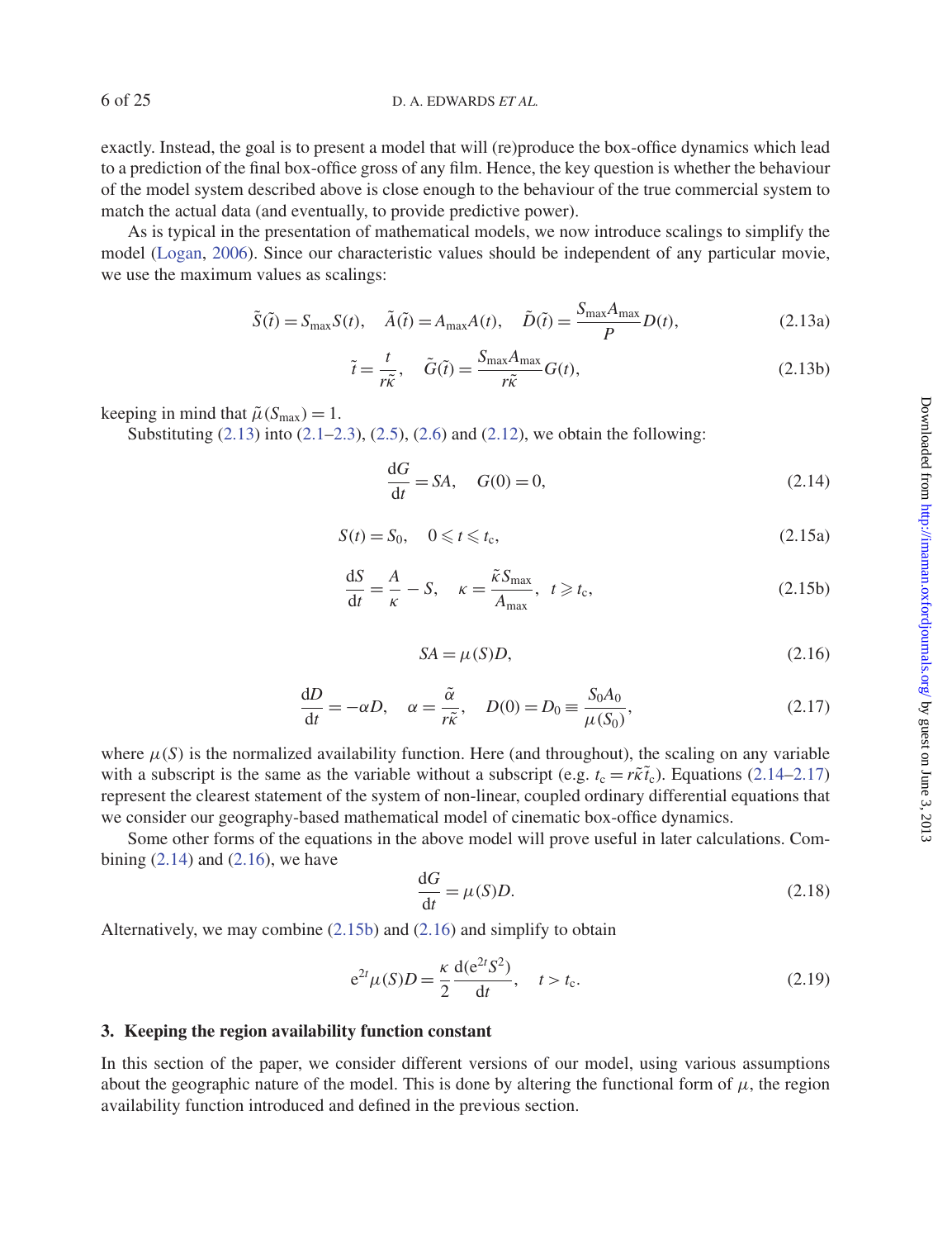We first consider the two periods when the region availability function will be constant. These are the contract period  $0 \le t \le t_c$ , and any period for which *S* is so large that  $\mu(S) = 1$ . (This second scenario we refer to as *saturation periods*.)

#### 3.1 *The contract period*

The solution of  $(2.17)$  is given by

<span id="page-6-2"></span>
$$
D(t) = D_0 e^{-\alpha t}, \quad 0 \leq t \leq t_c.
$$
\n
$$
(3.1)
$$

During the contract period  $0 \le t \le t_c$ ,  $S \equiv S_0$  and hence  $\mu \equiv \mu(S_0)$ . Using this result along with [\(2.15a\)](#page-5-5) and [\(3.1\)](#page-6-2) in [\(2.18\)](#page-5-6), we have

$$
G(t) = \frac{S_0 A_0 (1 - e^{-\alpha t})}{\alpha}, \quad 0 \leq t \leq t_c.
$$
 (3.2)

Since the interval for the contract period is fixed, it is convenient to introduce the new variable  $\tau = t - t_c$ , so the initial value problem for the remaining part of the screening period reduces to standard form. Substituting these forms into [\(3.1\)](#page-6-2), we obtain

<span id="page-6-0"></span>
$$
D(\tau) = D_0 e^{-\alpha(\tau + t_c)} = D_c e^{-\alpha \tau}, \quad D_c = D_0 e^{-\alpha t_c}.
$$
 (3.3)

The differential operators from the previous section remain unchanged under the replacement of *t* by  $\tau$ ; only the initial conditions are different. The initial condition for *G* becomes

$$
G(\tau = 0) = G(t = t_c) = G_c \equiv \frac{S_0 A_0 (1 - e^{-\alpha t_c})}{\alpha},
$$
\n(3.4a)

while the initial condition for *S* becomes

$$
S(\tau = 0) = S_0. \tag{3.4b}
$$

#### 3.2 *The saturation period*

Now consider the form of  $\tilde{\mu}$  for large *S*. We know from [\(2.9\)](#page-4-3) that  $\tilde{\mu}(S_{\text{max}}) = 1$ . In order for  $\tilde{\mu}$  $(S<sub>max</sub> - 1) < 1$ , two highly restrictive conditions must be satisfied:

- (1) There is only one region not running the film and
- (2) That region must have only one site (the only one in the country not running the film).

Hence, for most functional forms of  $\mu$ , there exists an  $S_* < S_{\text{max}}$  such that

<span id="page-6-1"></span>
$$
\mu(S) = 1 \quad \text{for } S \ge S_*, \tag{3.5}
$$

Any period of time for which  $S \ge S_*$  (and hence the movie appears in every region in the country) is called the saturation period. We denote any other intervals of time as *transition periods*.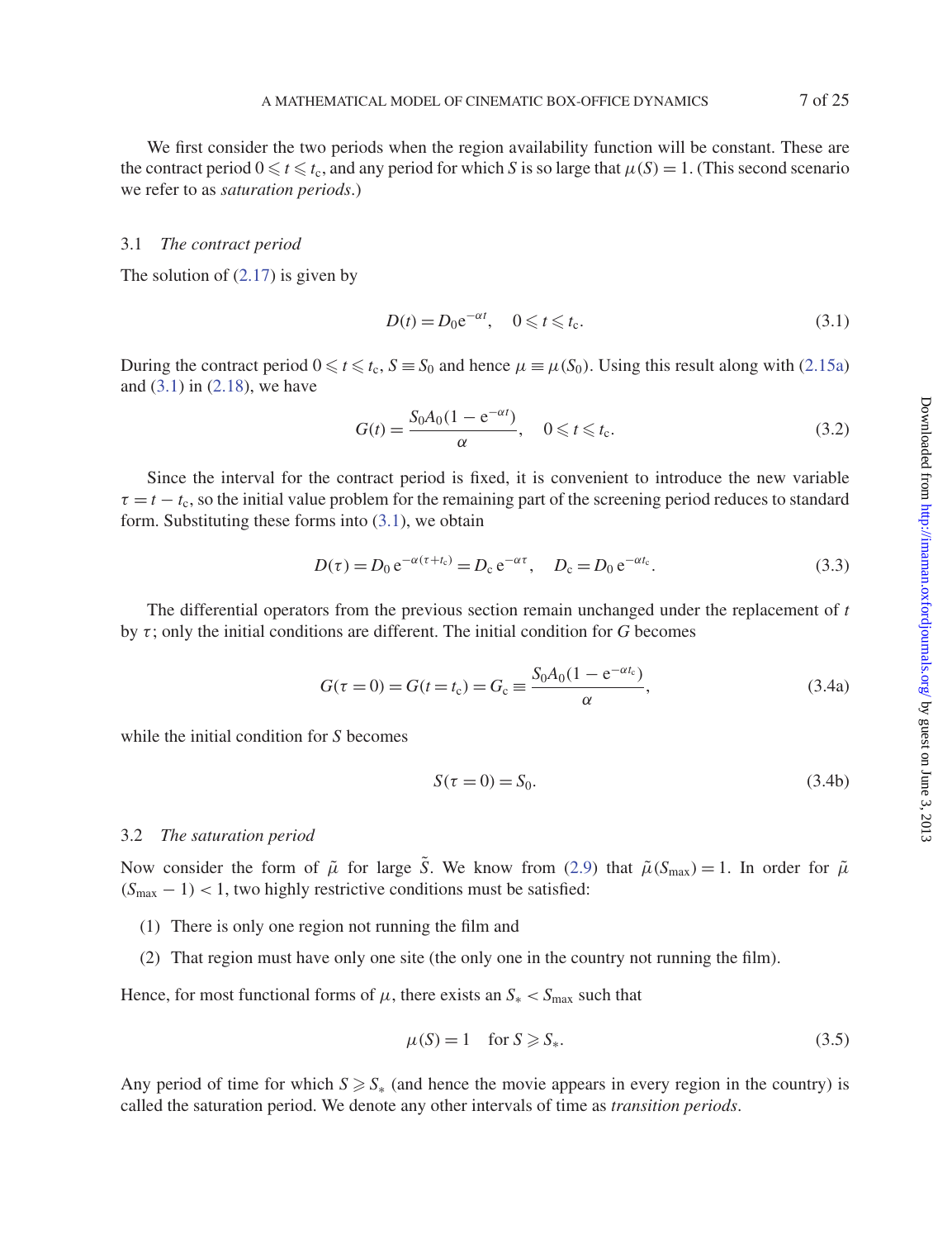

<span id="page-7-1"></span>Fig. 1. Schematic of a wide-release movie ( $\tau_s = 0$ ,  $S_s = S_0$ ). Depending upon initial attendance, the number of sites can go up (solid) or down (dashed) during the saturation period, as shown.

To denote the interval of the saturation period, we let  $\tau_s$  be the time at which *S* enters the saturation period and its value be defined as

<span id="page-7-0"></span>
$$
S(\tau_s) = S_s. \tag{3.6a}
$$

Moreover, let  $\tau_*$  be the time at which *S* leaves the saturation period, so

$$
S(\tau_*) = S_*, \quad \frac{\mathrm{d}S}{\mathrm{d}\tau}(\tau_*) < 0. \tag{3.6b}
$$

With these definitions, there are three cases to consider:

*Wide-release film.* A film is said to be in *wide release* if  $S_0 > S_*$ . Hence, the film is in the saturation period directly after the contract period before moving to the transition period, as illustrated in Fig. [1.](#page-7-1) In this case,  $S_s = S_0$  and  $\tau_s = 0$ . In common parlance, these kinds of films are often referred to as *blockbusters* or *event films*. Some examples of recent wide-release films are *The Dark Knight Rises* (2012) and *Inception* (2011).

*Limited-release film.* A film is said to be in *limited release* if  $S_0 < S_*$ , as shown in Fig. [2.](#page-8-0) In this case, the number of sites never saturates, so the film goes directly from the contract to the transition period. In common parlance, these are films that are often released in a small number of markets, usually big cities, often to 'build buzz' or qualify for Academy Award consideration at the end of the year. Some examples of recent limited-release films are *The Artist* (2011), *The Iron Lady* (2011) and *Lincoln* (2012).

*Sleeper film.* A *sleeper* is a limited-release film (so  $S_0 < S_*$ ) with such strong attendance that there are two transition periods, as shown in Fig. [3.](#page-8-1) Hence,  $S_s = S_*$  and  $\tau_s > 0$ . A sleeper film is a limitedrelease film which goes on to become a box-office hit, i.e. earn a substantial final gross. An example from our list above of recent limited-release films that is a sleeper would be *Lincoln*.

We conclude this section by deriving the exact solutions in the saturation region. Since  $(3.3)$  still holds, we have from [\(2.18\)](#page-5-6) written in the  $\tau$  variable that

$$
G(\tau) = G_{\rm s} + \frac{D_{\rm c}(e^{-\alpha \tau_{\rm s}} - e^{-\alpha \tau})}{\alpha}, \quad \tau_{\rm s} \leqslant \tau \leqslant \tau_*, \tag{3.7a}
$$

$$
G_{\rm s}=G(\tau_{\rm s}).\tag{3.7b}
$$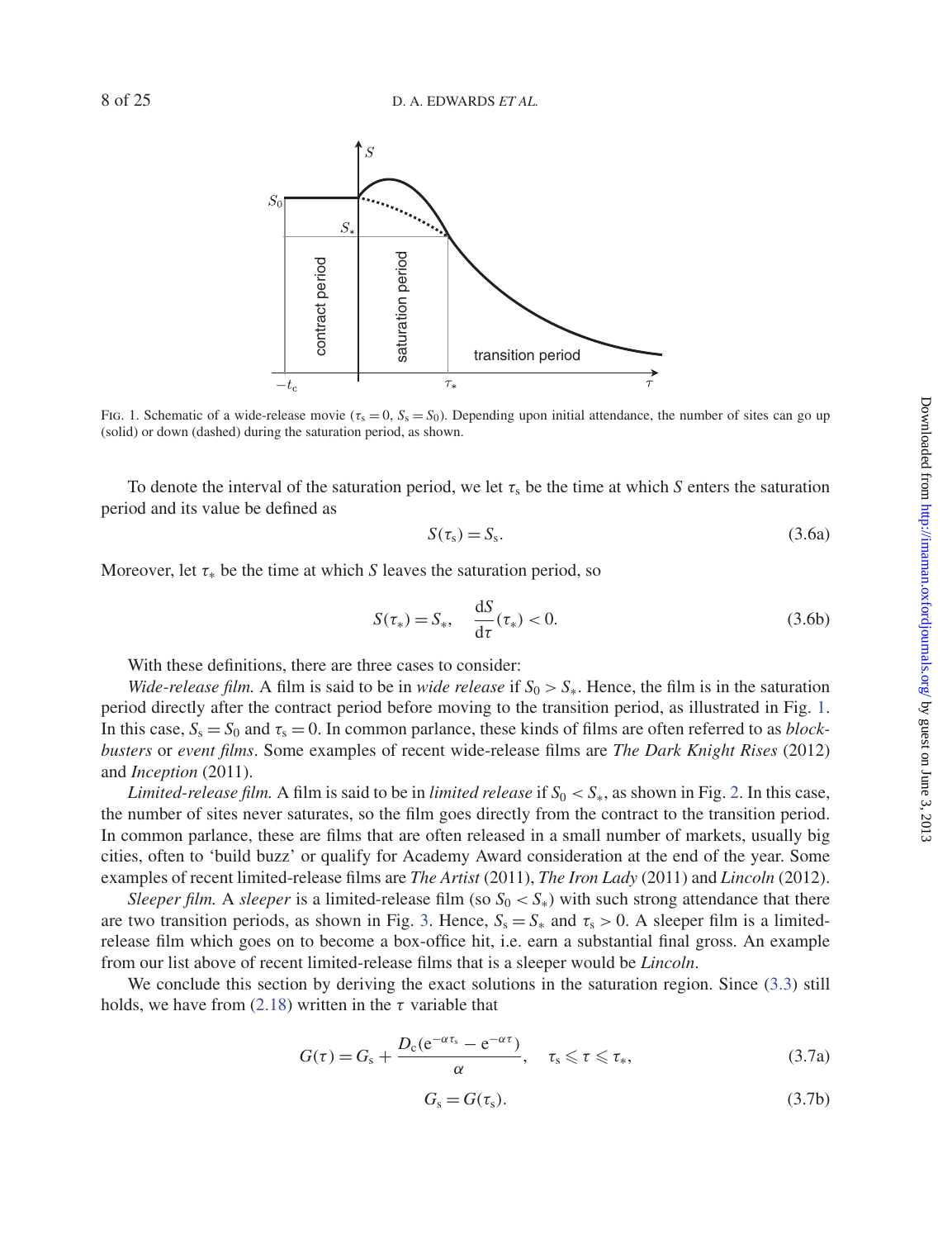

<span id="page-8-0"></span>Fig. 2. Schematic of a limited-release movie  $(S_0 < S_*)$ . Depending upon initial attendance, the number of sites can go up (solid) or down (dashed) during the transition period, as shown.



<span id="page-8-1"></span>Fig. 3. Schematic of a sleeper film  $(S_0 < S_*, \tau_s > 0, S_s = S_*)$ . The initial performance is so strong that the number of sites is increased above the saturation level.

Solving [\(2.19\)](#page-5-7) written in the  $\tau$  variable in this region subject to [\(3.6a\)](#page-7-0), we obtain the following:

$$
D_{\rm c}e^{(2-\alpha)\tau} = \frac{\kappa}{2}\frac{\mathrm{d}(e^{2\tau}S^2)}{\mathrm{d}\tau},\tag{3.8a}
$$

<span id="page-8-3"></span><span id="page-8-2"></span>
$$
S(\tau) = e^{-\tau} \left\{ e^{2\tau_s} S_s^2 + \frac{2D_c}{(2-\alpha)\kappa} [e^{(2-\alpha)\tau} - e^{(2-\alpha)\tau_s}] \right\}^{1/2}, \quad \tau_s \leq \tau \leq \tau_*, \tag{3.8b}
$$

where  $\tau_*$  is defined by letting  $S(\tau) = S_*$  in [\(3.8b\)](#page-8-2) and solving for  $\tau$ .

# **4. Considering a polynomial form of the region availability function**

In this section of the paper, we consider the implications provided by the mathematical model if we consider a functional form for the region availability function which is polynomial in nature.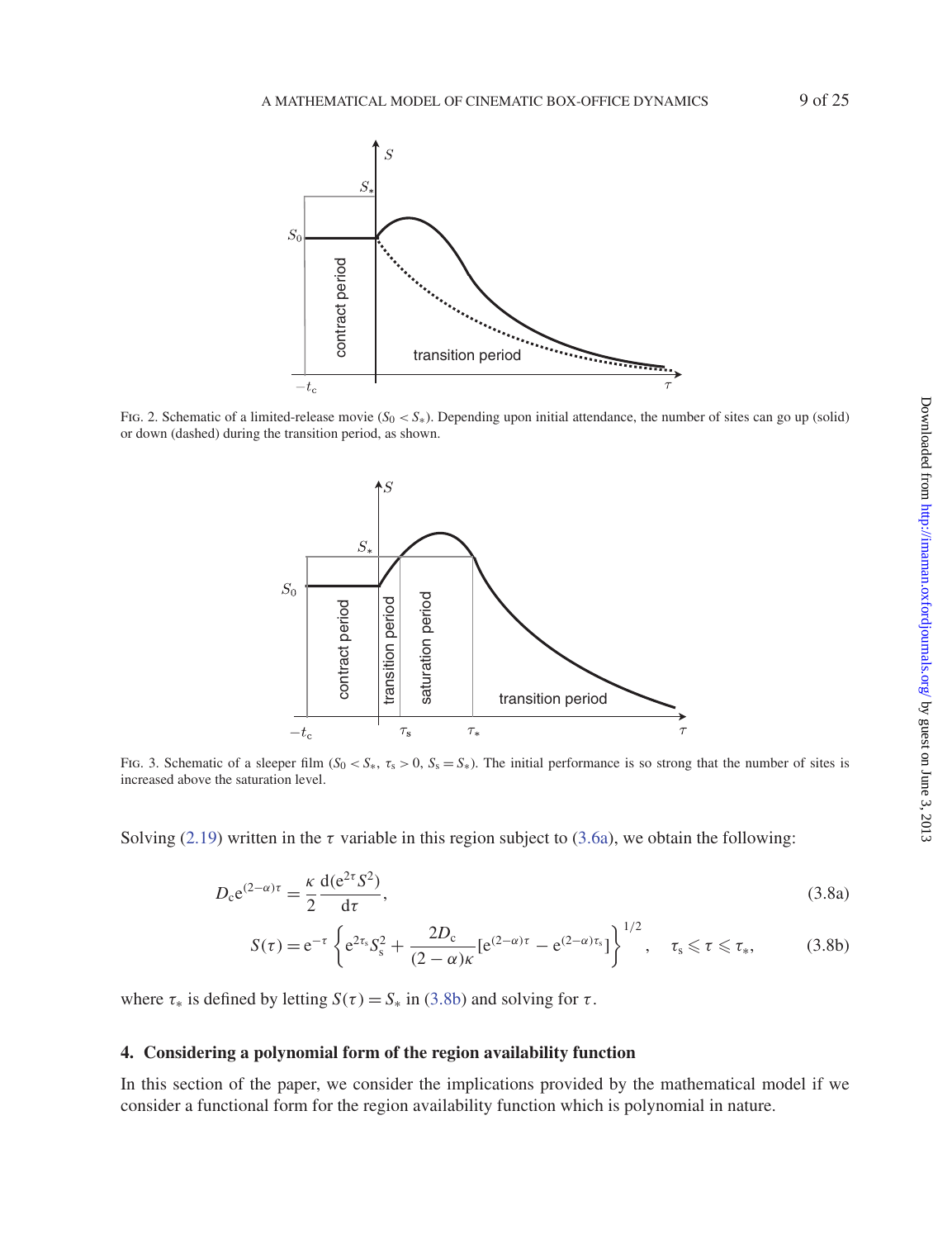To model  $\tilde{\mu}(\tilde{S})$  explicitly, we use a polynomial form:

<span id="page-9-1"></span><span id="page-9-0"></span>
$$
\tilde{\mu}(\tilde{S}) = \begin{cases}\n\left(\frac{\tilde{S}}{\tilde{S}_*}\right)^{\beta}, & \tilde{S} \leq \tilde{S}_*, \\
1, & \tilde{S} \geq \tilde{S}_*. \n\end{cases}
$$
\n(4.1a)

Note that this form satisfies the condition [\(2.7\)](#page-4-4) on  $\tilde{\mu}$  directly, and [\(2.8\)](#page-4-5) is satisfied if  $\tilde{S}_*$  is defined by

$$
\tilde{S}_* = T^{1/\beta}.\tag{4.1b}
$$

Hence, rewriting [\(4.1\)](#page-9-1) in dimensionless form, we have

<span id="page-9-4"></span>
$$
\mu(S) = \begin{cases} \left(\frac{S}{S_*}\right)^{\beta}, & S \leq S_*, \quad S_* = \frac{T^{1/\beta}}{S_{\text{max}}}, \\ 1, & S \geq S_*. \end{cases}
$$
\n(4.2)

Satisfying [\(2.9\)](#page-4-3) and [\(2.11\)](#page-4-1) establishes the following bound on  $\beta$ :

<span id="page-9-3"></span>
$$
\frac{\log T}{\log S_{\max}} \leqslant \beta \leqslant 1. \tag{4.3}
$$

In order to plot solutions, we must have values for the dimensional parameters. The most recent value for  $S_{\text{max}}$  is from [National Association of Theatre Owners](#page-23-28) [\(2012b\)](#page-23-28):

<span id="page-9-5"></span><span id="page-9-2"></span>
$$
S_{\text{max}} = 5561. \tag{4.4a}
$$

Under our model assumptions, moviegoers in a certain region must attend theatres in that region. Therefore, to estimate the total number of regions *T*, it is useful to postulate a natural limiting distance beyond which moviegoers will not travel to see a film. We use a radius of 25 miles, and so, to obtain a rough estimate of *T*, we divide the area of the continental USA by the area of a circle with a 25-mile radius [\(Wolfram](#page-24-4)|Alpha, [2012\)](#page-24-4):

$$
T = \frac{3.12 \times 10^6 \text{ mi}^2}{\pi (25 \text{ mi})^2} = 1589.
$$
 (4.4b)

Although this estimate is necessarily crude, it agrees very closely with the actual film release data. If one examines the weekly data for the number of sites on which movies play, there is usually a clear delineation around 1500 screens between 'wide-release' and 'limited-release' films. With the values given in [\(4.4\)](#page-9-2), the range in [\(4.3\)](#page-9-3) corresponds to

$$
8.55 \times 10^{-1} \leqslant \beta \leqslant 1. \tag{4.5}
$$

A plot of the behaviour of  $\mu(S)$  for various allowable values of  $\beta$  is shown in Fig. [4.](#page-10-1)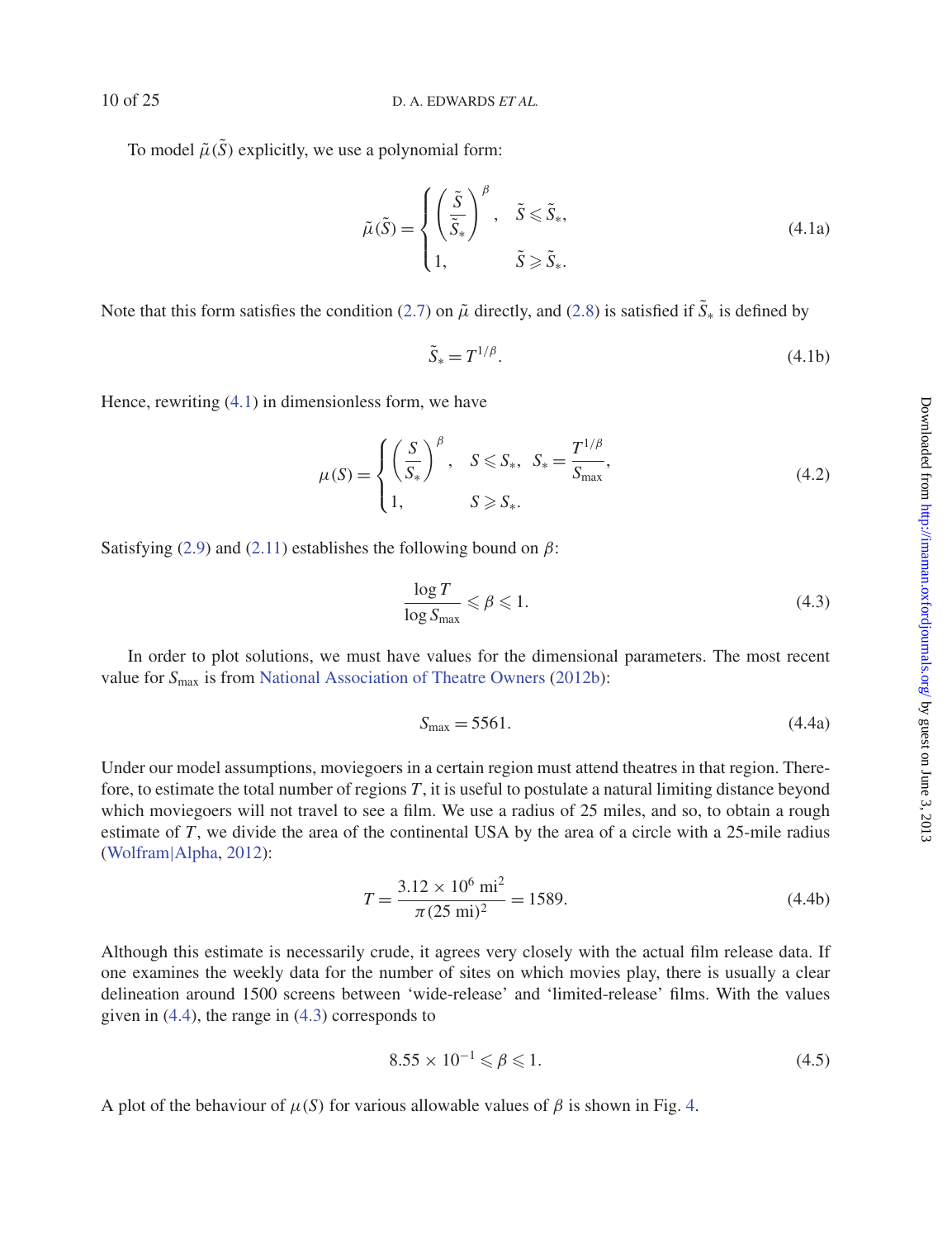

<span id="page-10-1"></span>FIG. 4.  $\mu(S)$  vs. *S* for (in increasing order of thickness)  $\beta = 0.855, 0.901, 0.949, 1$ .

The saturation period where  $S \ge S_*$  has been discussed in Section 3.2. In the transition period where  $S \le S_*$ , we may substitute [\(4.2\)](#page-9-4) into [\(2.19\)](#page-5-7) written in the  $\tau$  variable to obtain

<span id="page-10-2"></span>
$$
\frac{D_{\rm c} e^{(2-\beta-\alpha)\tau}}{S_{\rm *}^{\beta}} = \frac{\kappa}{2-\beta} \frac{\mathrm{d}(\mathrm{e}^{(2-\beta)\tau} S^{2-\beta})}{\mathrm{d}\tau}.
$$
\n(4.6a)

Recall that the special case  $\beta = 2$  is not allowed by the condition on  $\beta$  given in [\(4.3\)](#page-9-3). Also note that [\(3.8a\)](#page-8-3) is a special case of [\(4.6a\)](#page-10-2) with  $\beta = 0$  and  $S_* = 1$ . We denote the initial condition for (4.6a) by

<span id="page-10-4"></span><span id="page-10-3"></span><span id="page-10-0"></span>
$$
S(\tau_t) = S_t,\tag{4.6b}
$$

where  $\tau_t$  is the time at which the film enters the transition period. (These values may differ depending on the attendance pattern of the film; we will discuss the various values for  $\tau_t$  and  $S_t$  at the end of this section.) Solving [\(4.6\)](#page-10-3) yields

$$
S(\tau) = e^{-\tau} \left\{ S_t^{2-\beta} e^{(2-\beta)\tau_t} + \frac{(2-\beta)D_c}{(2-\beta-\alpha)\kappa S_*^{\beta}} [e^{(2-\beta-\alpha)\tau} - e^{(2-\beta-\alpha)\tau_t}] \right\}^{1/(2-\beta)},
$$
  
\n $\tau \ge \tau_t, \quad \alpha \ne 2-\beta.$  (4.7)

Note that  $S(\tau) \to 0$  as  $\tau \to \infty$ , as required. But there are two types of behaviour:

*Screen decay dominates*. If  $2 - \beta - \alpha < 0$ , then the braced term approaches a constant as  $\tau \to \infty$ , and the decay is like  $e^{-\tau}$ . The scaling was chosen as  $r\tilde{k}$ , so it is the screen decay rate that dominates.

*Attendance decay dominates*. If  $2 - \beta - \alpha > 0$ , then the braced term diverges, and we have

$$
S(\tau) \propto e^{-\tau} \{e^{(2-\beta-\alpha)\tau}\}^{1/(2-\beta)} = e^{-\alpha\tau/(2-\beta)}, \quad \tau \to \infty,
$$

and the decay is governed by the attendance decay rate (reflected in  $\alpha$ ).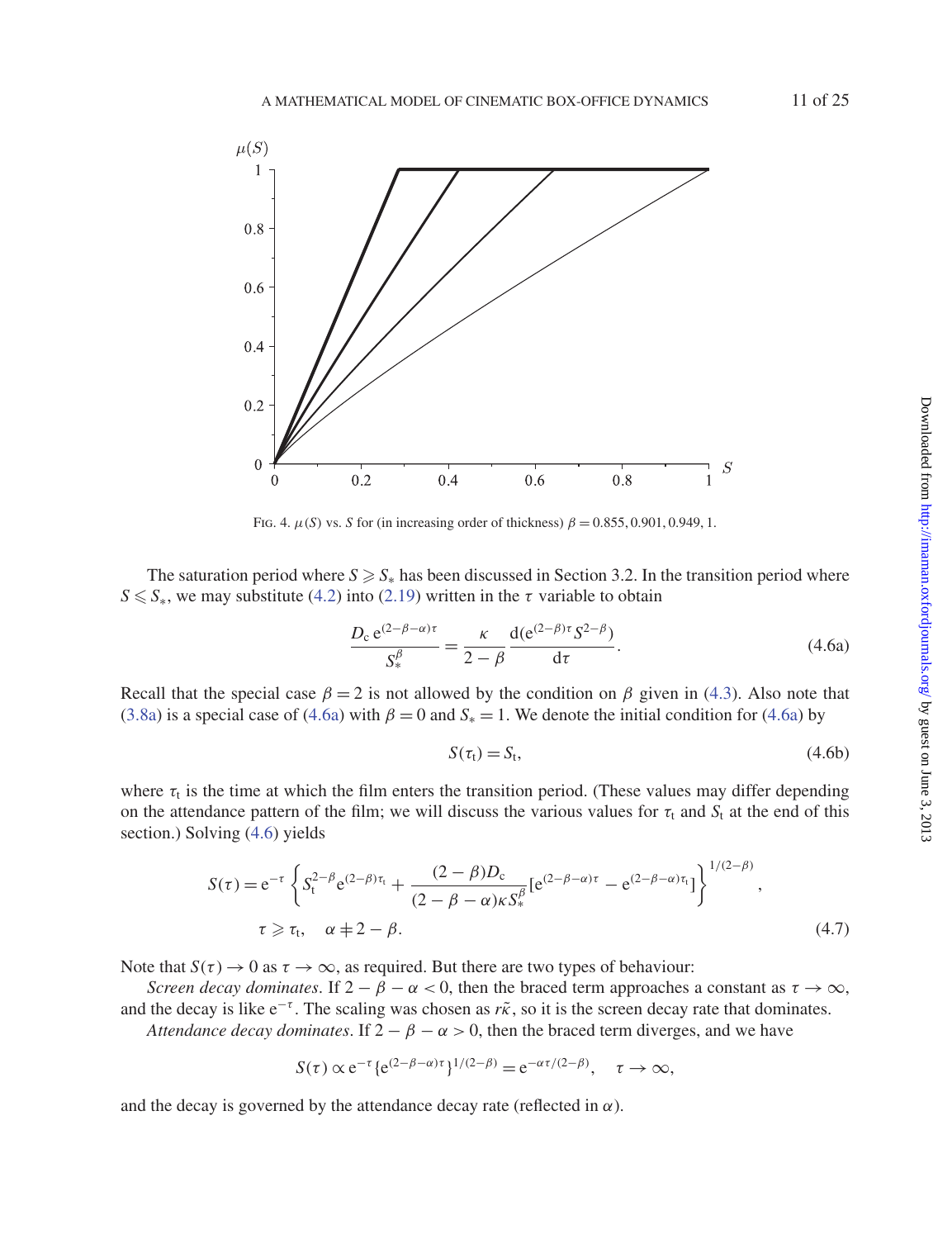Substituting [\(4.7\)](#page-10-4) into [\(4.2\)](#page-9-4) and recalling that we are in the transition region where  $S \le S_*$ , we obtain an expression for  $\mu$ . Using this result in [\(2.18\)](#page-5-6) rewritten in the  $\tau$  variables, we obtain the following:

$$
\frac{dG}{d\tau} = \frac{D_{c}e^{-(\alpha+\beta)\tau}}{S_{\tau}^{\beta}} \left\{ S_{t}^{2-\beta}e^{(2-\beta)\tau_{t}} + \frac{(2-\beta)D_{c}}{(2-\beta-\alpha)\kappa S_{*}^{\beta}} [e^{(2-\beta-\alpha)\tau} - e^{(2-\beta-\alpha)\tau_{t}}] \right\}^{\beta/(2-\beta)},
$$
\n
$$
\tau \ge \tau_{t},
$$
\n(4.8)

where we have used [\(3.3\)](#page-6-0). Equation [\(4.8\)](#page-11-0) must be integrated numerically.

From the discussion in Section 3.2, we see that there are two possibilities for  $\{\tau_t, S_t\}$ .

*Transition after saturation*. Wide-release and sleeper movies have a transition period that occurs after a saturation period. Hence, we have

<span id="page-11-3"></span><span id="page-11-2"></span><span id="page-11-0"></span>
$$
\tau_t = \tau_*, \quad S_t = S_*. \tag{4.9}
$$

Substituting this result into [\(4.7\)](#page-10-4) and [\(4.8\)](#page-11-0) yields

$$
S(\tau) = S_* e^{-\tau} \left\{ e^{(2-\beta)\tau_*} + \frac{(2-\beta)D_c}{(2-\beta-\alpha)\kappa S_*^2} [e^{(2-\beta-\alpha)\tau} - e^{(2-\beta-\alpha)\tau_*}] \right\}^{1/(2-\beta)},
$$
(4.10a)

$$
\frac{\mathrm{d}G}{\mathrm{d}\tau} = D_{\mathrm{c}} \mathrm{e}^{-(\alpha+\beta)\tau} \left\{ \mathrm{e}^{(2-\beta)\tau_{*}} + \frac{(2-\beta)D_{\mathrm{c}}}{(2-\beta-\alpha)\kappa S_{*}^{2}} \left[ \mathrm{e}^{(2-\beta-\alpha)\tau} - \mathrm{e}^{(2-\beta-\alpha)\tau_{*}} \right] \right\}^{\beta/(2-\beta)}, \quad \tau \geq \tau_{*}.\tag{4.10b}
$$

*Transition after contract.* Limited-release and sleeper movies have a transition period that occurs right after the contract period with no saturation period. Hence, we have the following:

<span id="page-11-4"></span><span id="page-11-1"></span>
$$
\tau_t = 0, \quad S_t = S_0. \tag{4.11}
$$

Substituting this result into  $(4.7)$  and  $(4.8)$ , we obtain

$$
S(\tau) = e^{-\tau} \left\{ S_0^{2-\beta} + \frac{(2-\beta)D_c}{(2-\beta-\alpha)\kappa S_*^{\beta}} [e^{(2-\beta-\alpha)\tau} - 1] \right\}^{1/(2-\beta)},
$$
\n(4.12a)

$$
\frac{\mathrm{d}G}{\mathrm{d}\tau} = \frac{D_{\mathrm{c}}\mathrm{e}^{-(\alpha+\beta)\tau}}{S_{\ast}^{\beta}} \left\{ S_{0}^{2-\beta} + \frac{(2-\beta)D_{\mathrm{c}}}{(2-\beta-\alpha)\kappa S_{\ast}^{\beta}} [\mathrm{e}^{(2-\beta-\alpha)\tau} - 1] \right\}^{\beta/(2-\beta)}, \quad \tau \geqslant 0. \tag{4.12b}
$$

To illustrate the two cases of the decay rate, we specialize to the case of transition after contract governed by [\(4.11\)](#page-11-1). We need a bound on  $\tilde{\kappa}$  before plotting, for which we need an estimate for  $A_{\text{max}}$ . We reason as in [Edwards & Buckmire](#page-23-0) [\(2001\)](#page-23-0). In particular, we assume that each site shows the film an average of 18 times per week with an average of 250 seats, regardless of the number of screens on which the fil[m is showing. With an average ticket price of \\$7.89 in 2010 \(](#page-23-29)National Association of Theatre Owners, [2012a](#page-23-29)), we have

<span id="page-11-5"></span>
$$
A_{\text{max}} = 35505 \implies \tilde{\kappa} > 6.385,\tag{4.13}
$$

where we have used [\(2.4\)](#page-3-4) and [\(4.4a\)](#page-9-5).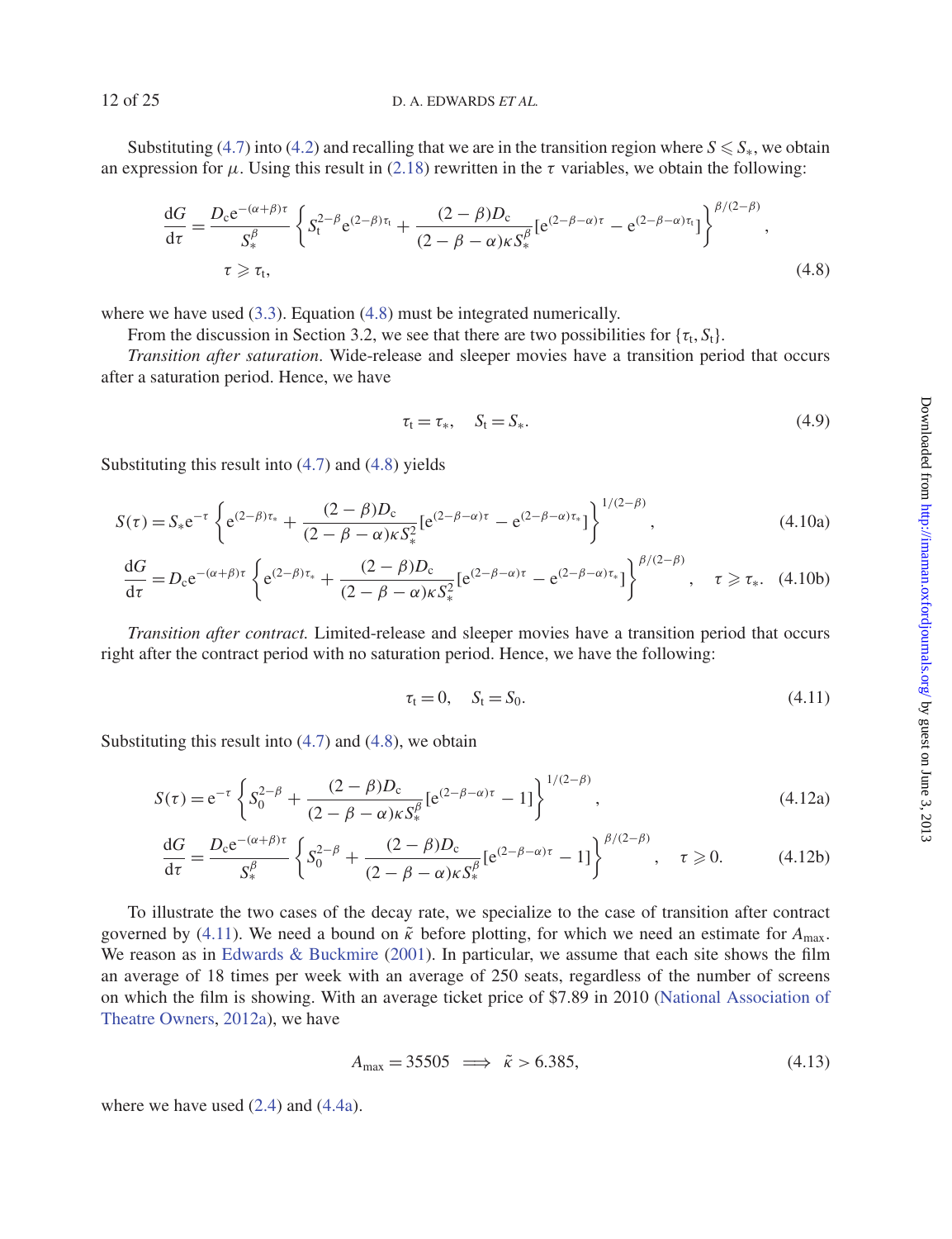

<span id="page-12-0"></span>Fig. 5. *S* vs. τ (on log scale) for transition after contract. Parameters are  $\alpha = 1.5$  and (in increasing order of thickness)  $\beta = 0.855$ , 0.901, 0.949, 1, so the screen decay rate dominates. The fact that the curves are indistinguishable indicates that the solutions' decay rate is the same in this regime.

In order that we are always in the case where  $S_0 < S_*$ , we take

<span id="page-12-2"></span>
$$
S_0 = 0.25; \t(4.14a)
$$

we also take

<span id="page-12-1"></span>
$$
A_0 = 0.8, \quad \kappa = 4,\tag{4.14b}
$$

to ensure that  $\dot{S}$  < 0. (Note that  $\kappa$  has been scaled, so its lower bound is 1.) Finally, we take

$$
t_{\rm c} = 1,\tag{4.14c}
$$

which allows us to determine  $D_c$  from [\(3.3\)](#page-6-0).

We begin by looking at the case where the screen decay rate dominates. In this case, we take an  $\alpha$ value large enough so that we always have  $2 - \beta - \alpha < 0$ :

<span id="page-12-3"></span>
$$
\alpha = 1.5. \tag{4.15a}
$$

The case is illustrated in Fig. [5.](#page-12-0) Note that the decay rate for all values of  $\beta$  is the same, illustrating that the solution decays like  $e^{-\tau}$  for all choices of  $\beta$ .

Next we examine the case where the attendance decay dominates. In this case, we take an  $\alpha$  value small enough so that we always have  $2 - \beta - \alpha > 0$ , namely

<span id="page-12-4"></span>
$$
\alpha = 0.1. \tag{4.15b}
$$

The case is illustrated in Fig. [6.](#page-13-0) Although the decay rate starts out the same (corresponding to the  $e^{-\tau}$ behaviour, which dominates for small  $\tau$ ), for larger  $\tau$  the decay rate for all the various cases is different. This illustrates that the solution decays like  $e^{-\alpha \tau/(2-\beta)}$ .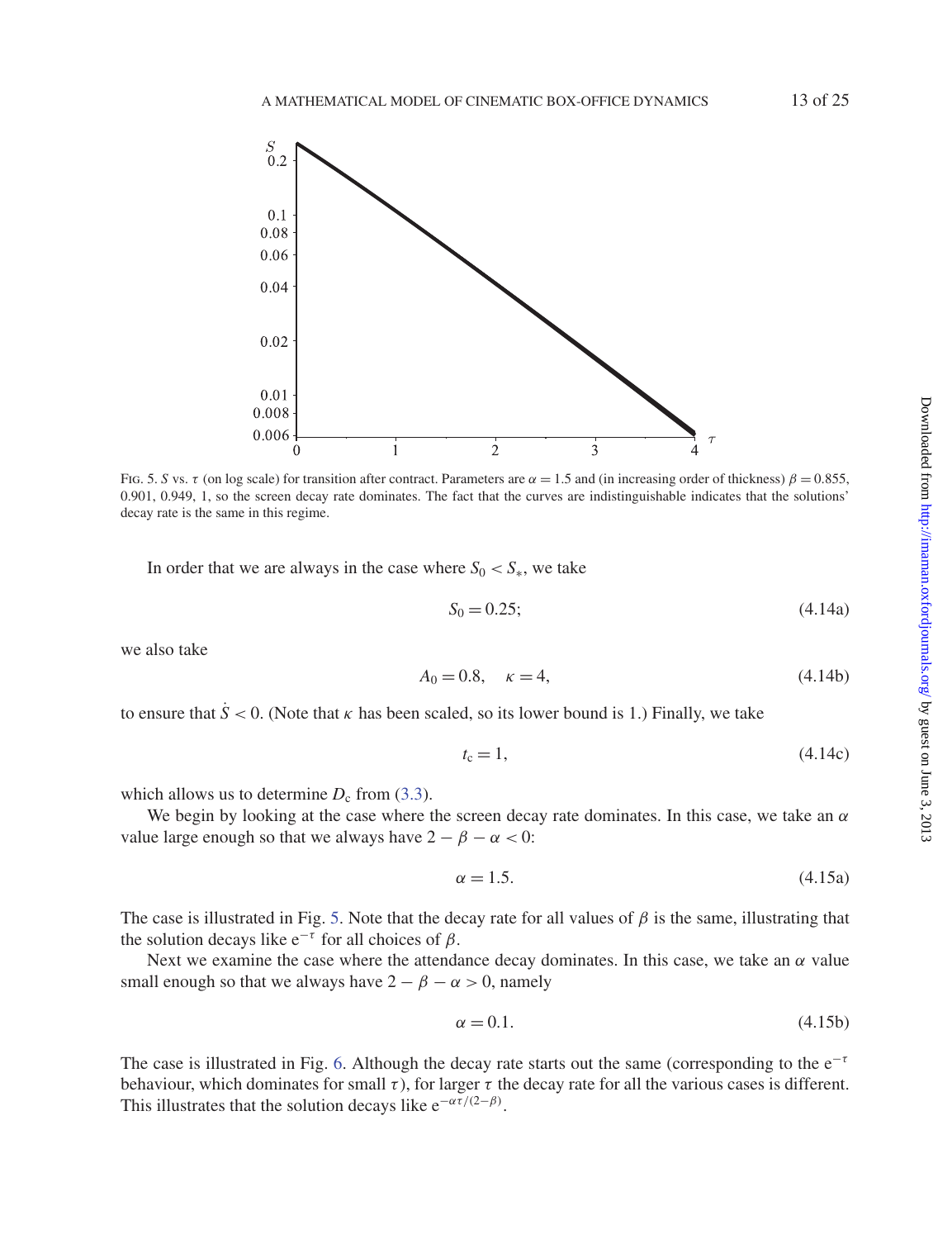

<span id="page-13-0"></span>Fig. 6. *S* vs. τ (on log scale) for transition after contract. Parameters are  $\alpha = 0.1$  and (in increasing order of thickness)  $\beta =$ 0.855, 0.901, 0.949, 1, so the attendance decay rate dominates.

# **5. Considering a planned economy**

In this section of the paper, we consider a special case of the mathematical model which represents a *planned economy*. In this case, the geographic distribution of the film is such that no individual geographic region is allowed to have more than one site showing the film until every single region has the film showing at exactly one site. Clearly, this is an example of a rigidly controlled distribution and exhibition system reminiscent of a theoretically planned economy.

Figure [4](#page-10-1) shows that  $\mu(S; \beta = 1) \geq \mu(S; \beta = 1)$ , and so from [\(2.18\)](#page-5-6) we have that  $dG/dt$  is maximized in the transition period(s) for  $\beta = 1$ . Therefore, it is instructive to examine this special case. When  $\beta = 1$ , we are always in the situation described by [\(2.10b\)](#page-4-6), so no region is allowed to have more than one screening site until all regions have one.

In the transition-after-saturation case governed by  $(4.9)$ , the system  $(4.10)$  collapses to

$$
S(\tau) = S_* e^{-\tau} \left\{ e^{\tau_*} + \frac{D_c}{(1-\alpha)\kappa S_*^2} [e^{(1-\alpha)\tau} - e^{(1-\alpha)\tau_*}] \right\},
$$
 (5.1)

$$
G = D_{c} \left\{ \frac{e^{-(\alpha+1)\tau_{*}} - e^{-(\alpha+1)\tau}}{\alpha+1} \left[ e^{\tau_{*}} - \frac{D_{c}}{(1-\alpha)\kappa S_{*}^{2}} e^{(1-\alpha)\tau_{*}} \right] + \frac{D_{c} (e^{-2\alpha\tau_{*}} - e^{-2\alpha\tau})}{2\alpha(1-\alpha)\kappa S_{*}^{2}} \right\} + G_{*}, \quad (5.2a)
$$

$$
G_* = G(\tau_*). \tag{5.2b}
$$

Alternatively, in the transition-after-contract case governed by [\(4.11\)](#page-11-1), the system [\(4.12\)](#page-11-4) reduces to the following:

$$
S(\tau) = e^{-\tau} \left\{ S_0 + \frac{D_c}{(1 - \alpha)\kappa S_*} [e^{(1 - \alpha)\tau} - 1] \right\},
$$
\n(5.3)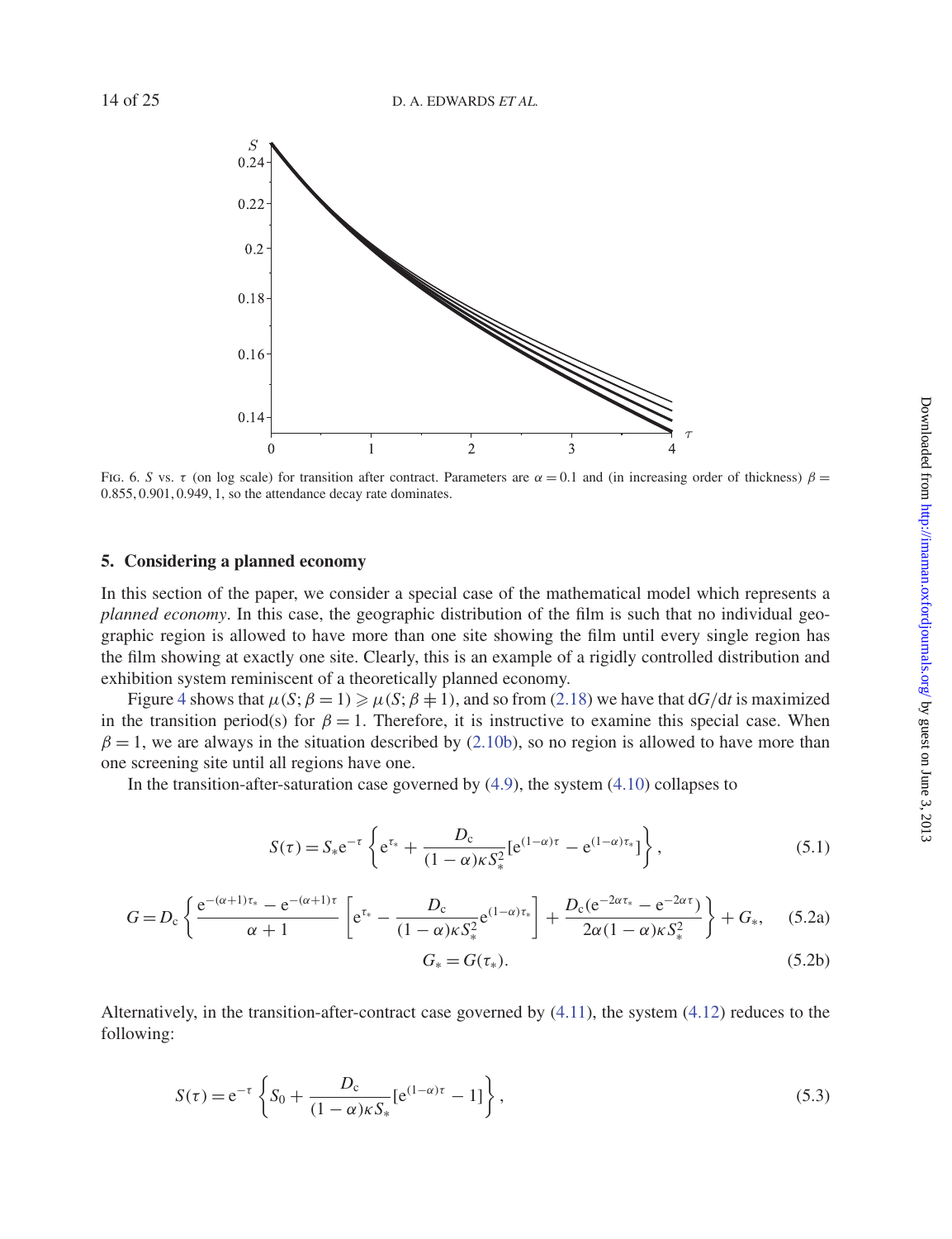

<span id="page-14-0"></span>Fig. 7. *S* (solid line) and *G* (dotted line) vs.  $\tau$  for a wide-release film. Left:  $\alpha = 1.5$ . Right:  $\alpha = 0.1$ .

$$
G = \frac{D_c}{S_*} \left\{ \frac{1 - e^{-(\alpha + 1)\tau}}{\alpha + 1} \left[ S_0 - \frac{D_c}{(1 - \alpha)\kappa S_*} \right] + \frac{D_c (1 - e^{-2\alpha \tau})}{2\alpha (1 - \alpha)\kappa S_*} \right\} + G_c, \quad \tau \geq 0. \tag{5.4}
$$

With  $\beta = 1$ , we see from [\(2.17\)](#page-5-2) that

<span id="page-14-1"></span>
$$
D_0 = A_0 \max\{S_0, S_*\}.\tag{5.5}
$$

Using our parameters from the previous section, we have that

$$
S_* = 2.86 \times 10^{-1}.
$$
\n(5.6)

We begin by looking at the case of a wide-release movie, as shown in Fig. [7.](#page-14-0) In this case, we take

$$
S_0 = 0.5 > S_*,\tag{5.7}
$$

and use the parameters in [\(4.14b\)](#page-12-1). Hence, we have  $D_0 = 4$  from [\(5.5\)](#page-14-1). For  $\alpha$ , we show results for both values in Section 4:  $\alpha = 1.5$ , which corresponds to a rapid decay in demand, and  $\alpha = 0.1$ , which corresponds to a slower demand decay.

When the decay rate is large, most of the gross is made during the contract period ( $-1 \le \tau \le 0$ ; see left graph). This is consistent with the fact that *D* decays exponentially with  $\tau$ , and hence is highest during the initial contract period. Note that a small fraction of the gross is made during the saturation period  $0 \leq \tau \leq \tau_*$  before the graph plateaus during the final transition period  $\tau > \tau_*$ .

In contrast, when the decay rate is small, the gross continues to increase throughout the run (see right graph). Note the larger scale in both  $\tau$  (as larger demand causes the screens to decay more slowly) and *G* (as the larger demand causes a higher total gross).

Next we look at the case of a limited-release film. Here, we use the value of  $S_0$  given by [\(4.14a\)](#page-12-2), which implies that  $D_0 = 0.223$ . We know that there are two cases: either the screens continue to drop off (the regular case), or high demand forces the screens to temporarily increase (the sleeper case).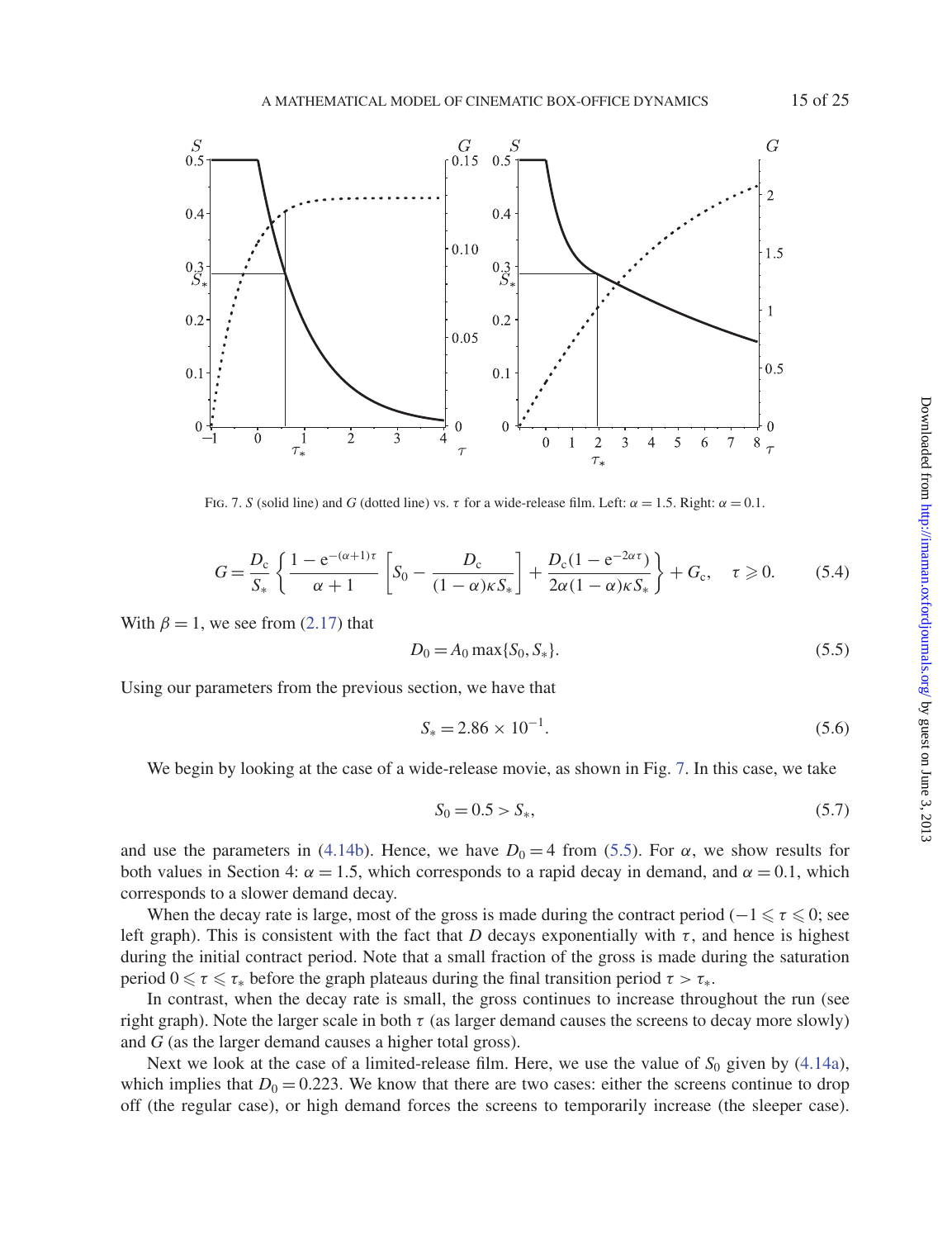

<span id="page-15-0"></span>Fig. 8. *S* (solid line) and *G* (dotted line) vs.  $\tau$  for a small-release film ( $\alpha = 1.5$ ).

In order to ensure that attendance can indeed drive the screens higher, we take a lower value of  $\kappa$ , namely  $\kappa = 1.5$ .

For the non-sleeper film, we use the choice of  $\alpha$  in [\(4.15a\)](#page-12-3), which corresponds to steep fall-off of demand. The results are shown in Fig. [8.](#page-15-0) Unsurprisingly, we see that most of the gross is made during the contract period, with only a small fraction made during the transition period  $\tau > 0$ .

Lastly, we look at the case of a sleeper film, as shown in Fig. [9.](#page-16-0) Here, we use the value of  $\alpha$  in [\(4.15b\)](#page-12-4) corresponding to slow decay in the demand. In this case, most of the film's gross is made during the saturation period ( $\tau_s \leq \tau \leq \tau_*$ ), though the gross continues to accumulate after that.

# **6. Validating the model**

In this section of the paper, we present numerical simulations of the mathematical model. To validate the model, we must compare its results against real-world data. Thus, here we provide a straightforward algorithm for estimating the various parameters in our system from actual box-office data. This algorithm is used merely to validate the model by testing it on the data from a set of movies that has already been released. Instructions on how to use the model in practice are given in Section 7.

We use the computer program Matlab to actually perform the necessary computations.

#### 6.1 *Equations to fit*

At first gl[ance, it may seem easier to work with the dimensional data reported online \(cf.](#page-23-25) Internet Movie Data Base, [2012](#page-23-25)). Hence, we first analyse the unscaled equations. Substituting the dimensional form of  $(3.1)$  into  $(2.6)$ , we obtain

<span id="page-15-1"></span>
$$
\frac{\mathrm{d}\tilde{G}}{\mathrm{d}\tilde{t}} = \frac{\tilde{\mu}(\tilde{S})}{\tilde{\mu}(S_0)} \tilde{S}_0 \tilde{A}_0 \,\mathrm{e}^{-\tilde{\alpha}\tilde{t}}.\tag{6.1}
$$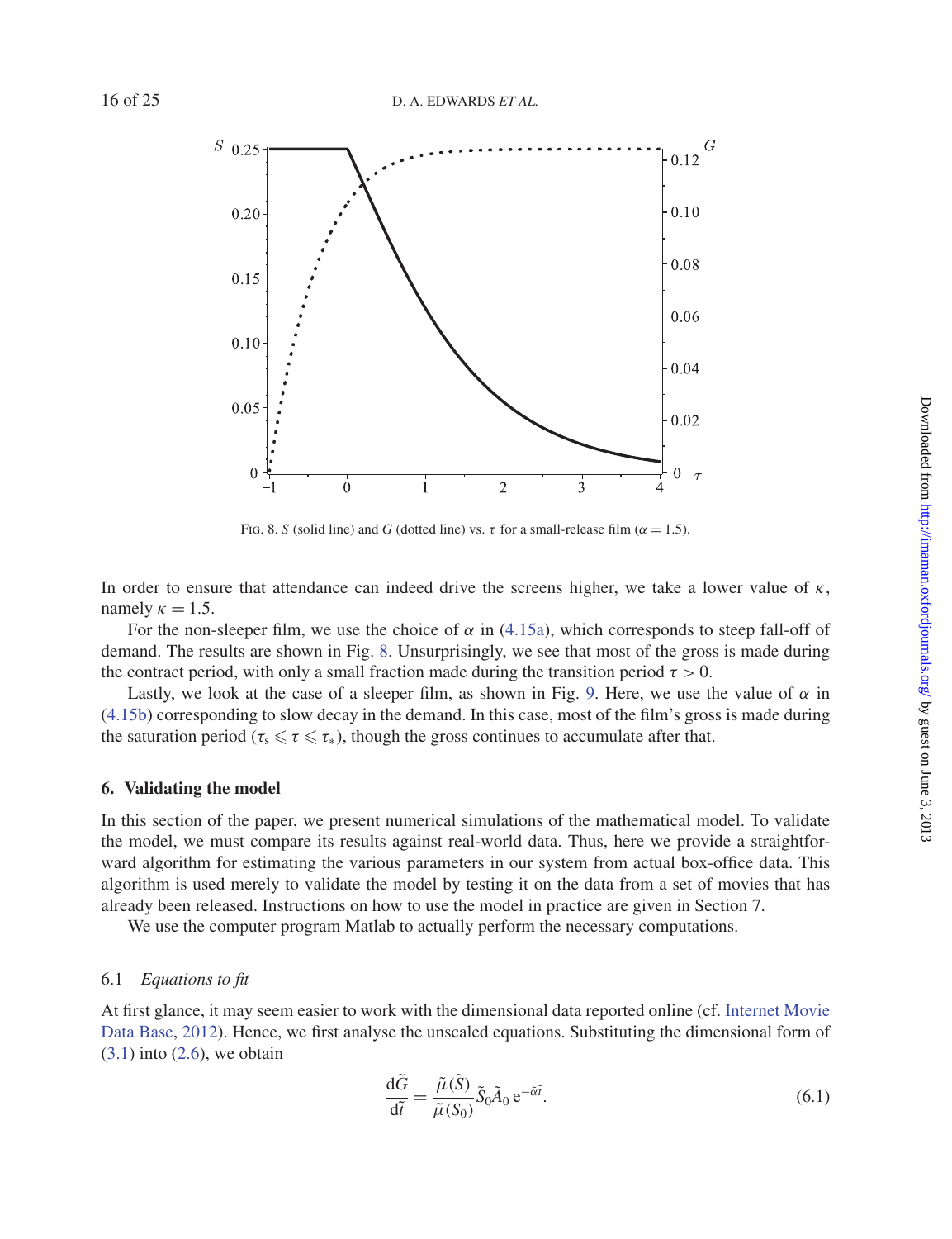

<span id="page-16-0"></span>Fig. 9. *S* (solid line) and *G* (dotted line) vs.  $\tau$  for a small-release film ( $\alpha = 0.1$ ).

But from [\(6.1\)](#page-15-1) evaluated at  $\tilde{t} = 0$ , we have

$$
\frac{\mathrm{d}\tilde{G}}{\mathrm{d}\tilde{t}}(0) = \tilde{S}_0 \tilde{A}_0. \tag{6.2}
$$

Indeed, this is how attendance rates are calculated, since the true data are given in terms of  $\tilde{G}$  and *S*. Hence, in order to calculate  $\tilde{A}_0$ , we estimate  $d\tilde{G}/d\tilde{t}(0)$  from the data using the simplest forward difference formula. Thus, we have

<span id="page-16-2"></span>
$$
\frac{\mathrm{d}\tilde{G}}{\mathrm{d}\tilde{t}} = 7 \frac{\tilde{\mu}(\tilde{S})}{\tilde{\mu}(\tilde{S}_0)} \tilde{G}(1 \text{ day}) e^{-\tilde{a}\tilde{t}},\tag{6.3}
$$

where the coefficient 7 converts the rate to a weekly measurement, and we have used the fact that  $\ddot{G}(0) = 0.$ 

To use Matlab, we also need an equation for  $d\tilde{S}/d\tilde{t}$ . By combining [\(2.1\)](#page-2-0) and [\(2.3\)](#page-3-2), we obtain the following:

<span id="page-16-1"></span>
$$
\frac{\mathrm{d}\tilde{S}}{\mathrm{d}\tilde{t}} = \frac{r}{\tilde{S}} \frac{\mathrm{d}\tilde{G}}{\mathrm{d}\tilde{t}} - r\tilde{\kappa}\tilde{S}, \quad \tilde{t} \ge \tilde{t}_{\rm c}.\tag{6.4}
$$

Equation [\(6.4\)](#page-16-1) is particularly convenient to implement as it contains the previously computed  $d\tilde{G}/d\tilde{t}$ . For  $\tilde{t} < \tilde{t}_c$ , we just set the right-hand side of [\(6.4\)](#page-16-1) equal to zero.

However, using the raw data does not work well. When curve fitting, Matlab minimizes the fit error across *all* measured quantities. This is a problem because  $\tilde{G}$  and  $\tilde{S}$  typically have values that differ by several orders of magnitude. The values of  $\tilde{G}$  can be  $O(10^8)$ , while  $\tilde{S} = O(10^3)$ ; hence during the optimization any (absolute) errors in the  $\tilde{S}$  fit would be swamped by errors in the  $\tilde{G}$  fit. Thus, the rawdata fits for  $\tilde{S}$  are poor.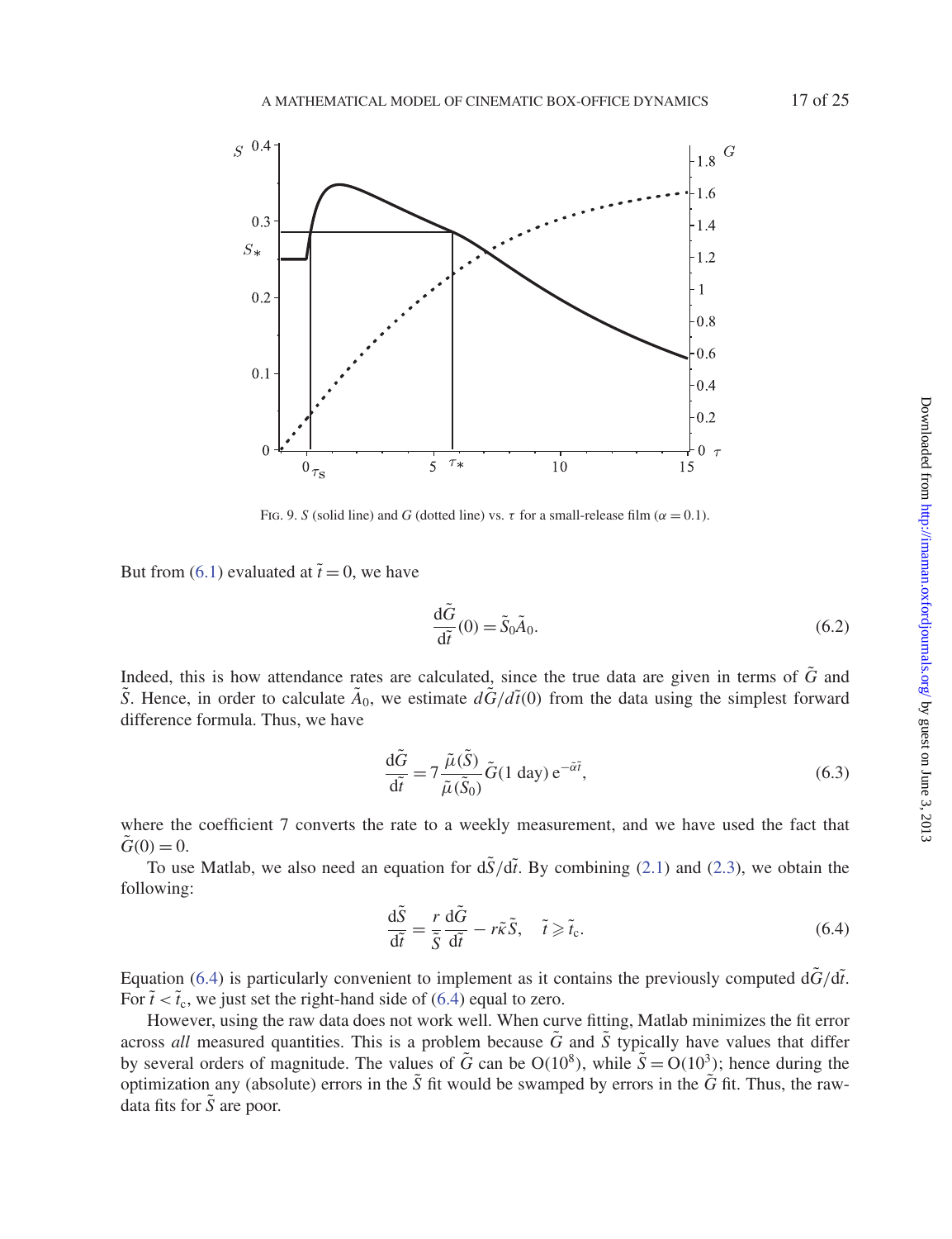Hence, we introduce scaled dependent variables as follows:

<span id="page-17-0"></span>
$$
\bar{G} = \frac{\tilde{G}}{\tilde{G}(\tilde{t}_{\text{max}})}, \quad \bar{S} = \frac{\tilde{S}}{\tilde{S}_0},\tag{6.5}
$$

where  $\tilde{t}_{\rm max}$  corresponds to the closing day of the movie. With these choices, both dependent variables typically vary between 0 and 1, and in the exceptional case of a sleeper where  $\bar{S}$  can be greater than 1, the variables will remain at the same order of magnitude. Hence, errors in both  $\bar{G}$  and  $\bar{S}$  will be of the same order in the minimization.

Obviously the scaling in [\(6.5\)](#page-17-0) requires *a priori* knowledge of the final gross, and as such is useful only for model validation. A similar scaling suitable for estimates of a movie still in release is presented in Section 7. Note that in contrast to our theoretical work, it is acceptable to choose movie-dependent parameters to scale the dependent variables since it is unnecessary to normalize the time scale.

Substituting  $(6.5)$  into  $(6.4)$ , we obtain

$$
\frac{\mathrm{d}\bar{S}}{\mathrm{d}\tilde{t}} = r \left[ \frac{1}{\bar{S}} \frac{\tilde{G}(\tilde{t}_{\text{max}})}{\tilde{S}_0^2} \frac{\mathrm{d}\bar{G}}{\mathrm{d}\tilde{t}} - \tilde{\kappa}\bar{S} \right], \quad \tilde{t} \geqslant \tilde{t}_{\text{c}}.
$$
\n(6.6)

Substituting  $(6.5)$  into  $(6.3)$  and  $(4.1a)$ , we have

<span id="page-17-1"></span>
$$
\frac{\mathrm{d}\bar{G}}{\mathrm{d}\tilde{t}} = 7 \frac{\bar{\mu}(\bar{S})}{\bar{\mu}(1)} \bar{G}(1 \text{ day}) \,\mathrm{e}^{-\tilde{\alpha}\tilde{t}}, \quad \bar{\mu}(\bar{S}) = \min\left\{ \frac{(\tilde{S}_0 \bar{S})^\beta}{T}, \, 1 \right\}. \tag{6.7}
$$

### 6.2 *Four-parameter fit*

With the proper equations derived, we now focus on testing our model. We choose 10 successful films as a baseline test set, and fit the data for them (collected from [Internet Movie Data Base](#page-23-25), [2012\)](#page-23-25) using Matlab's lsqcurvefit command. (It should be noted that the number of movies selected is perfectly arbitrary; we have available data on more movies but feel that the 10 selected are enough to illustrate the most important aspects of the model.) Initially, we fit all four parameters  $\{\tilde{\alpha}, \tilde{\kappa}, r, \beta\}$  separately for each film. The results are shown in Roman type in Tables [2](#page-18-0) and [3.](#page-18-1) We note from Table [2](#page-18-0) that with one exception (namely *Harry Potter 7*), the values for  $\tilde{\kappa}$  are very close to the minimum value specified in [\(4.13\)](#page-11-5). In the case of *Harry Potter 7*, the number of screens increased in a particular week, which is not the normal case.

Fitting the raw data is difficult due to the fact that  $\tilde{S}$  will normally stay the same for an entire week (7 data points) before dropping down discontinuously to the next level. This discontinuous behaviour cannot be captured well by the model. Therefore, as a next step we used the seven-day rolling average of the data for parameter fitting. These results are shown in italics in Tables [2](#page-18-0) and [3.](#page-18-1) This smoothed the discontinuities and improved the fit for *Harry Potter 7*, as shown in Fig. [10.](#page-19-0) Note that the improvement extended beyond that attributable just to the data smoothing (in particular, see the better fit of the final number of screens in Fig. [10\)](#page-19-0).

The key test of any model that purports to mathematically describe cinematic box-office dynamics should be how well it estimates the final gross of the film, which is equivalent to determining how close  $\bar{G}(\tilde{t}_{\rm max})$  is to 1. Note from Table 3 that our estimates of the final gross are always within 5% of the true value, and that with two exceptions the averaged data provides a more accurate estimate.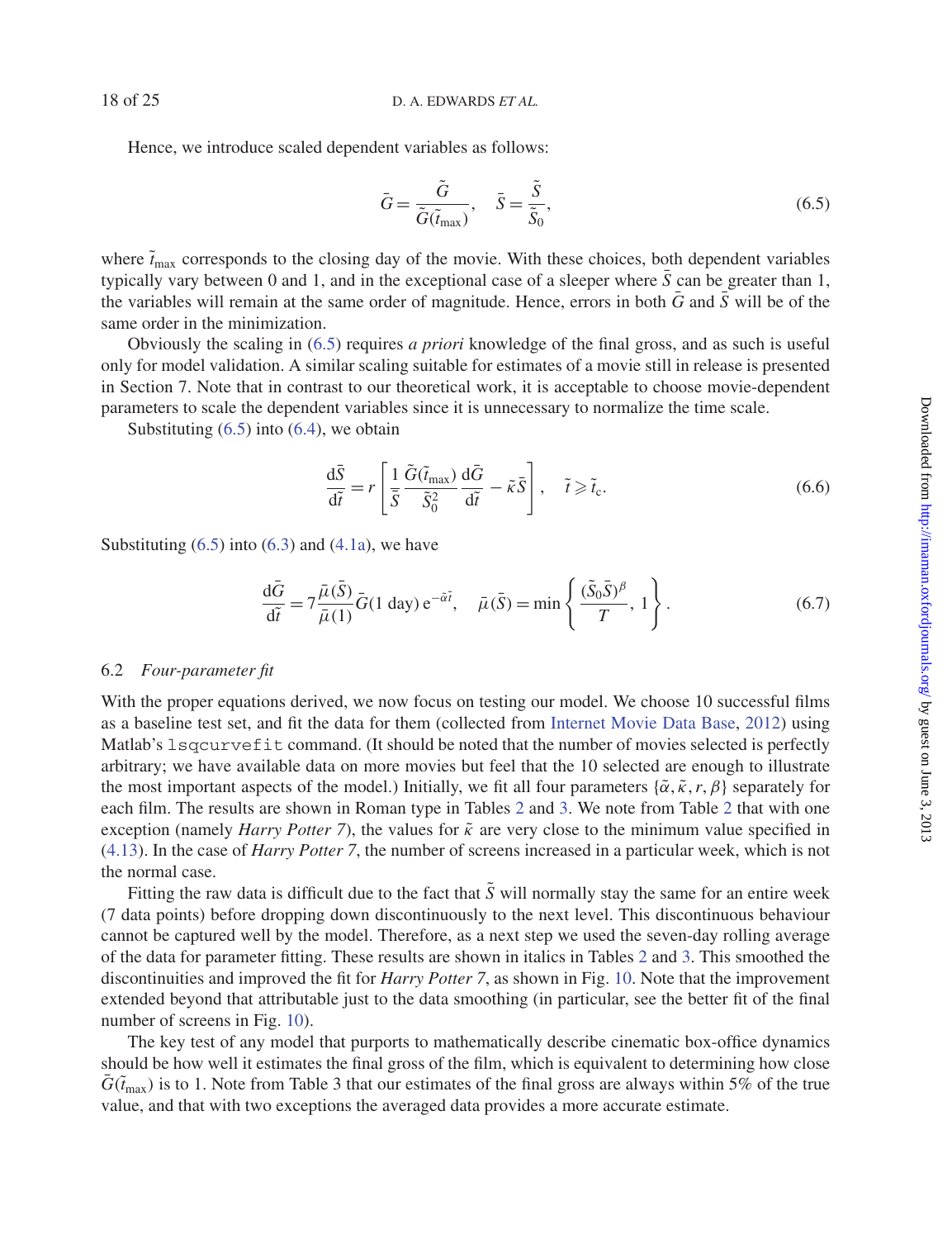| Title                      | $\alpha$ |        | $\overline{\mathcal{K}}$ |        | r      |        |
|----------------------------|----------|--------|--------------------------|--------|--------|--------|
| Yogi Bear                  | 0.2692   | 0.2763 | 6.3850                   | 6.3851 | 0.0362 | 0.0326 |
| The Karate Kid             | 0.7756   | 0.7649 | 6.3846                   | 6.3846 | 0.0575 | 0.0459 |
| Toy Story 3                | 0.7224   | 0.7225 | 6.3847                   | 6.3846 | 0.0330 | 0.0297 |
| Alice in Wonderland        | 0.8860   | 0.8794 | 6.3851                   | 6.3846 | 0.0371 | 0.0322 |
| <i>Iron Man 2</i>          | 1.1914   | 1.1907 | 6.4673                   | 6.3847 | 0.0373 | 0.0339 |
| Twilight Saga: Eclipse     | 1.6477   | 1.6472 | 6.3846                   | 6.3847 | 0.0431 | 0.0382 |
| Harry Potter 7             | 1.5203   | 1.5202 | 148.8178                 | 6.3846 | 0.0018 | 0.0374 |
| Inception                  | 0.5280   | 0.5279 | 6.3846                   | 6.3846 | 0.0321 | 0.0293 |
| <b>Shrek Forever After</b> | 0.6033   | 0.6043 | 6.3850                   | 6.3851 | 0.0628 | 0.0529 |
| How To Train Your Dragon   | 0.3782   | 0.3788 | 6.3861                   | 6.3848 | 0.0295 | 0.0267 |

<span id="page-18-0"></span>Table 2 *Estimated parameter values using* [\(6.7\)](#page-17-1)*. Estimates from raw data are in Roman*; *estimates from averaged data are in italics*

<span id="page-18-1"></span>Table 3 *Estimated parameter values Using* [\(6.7\)](#page-17-1)*. Estimates from raw data are in Roman*; *estimates from averaged data are in italics*

| Title                      | β      |        |        | $\bar{G}(\tilde{t}_{\max})$ |  |  |
|----------------------------|--------|--------|--------|-----------------------------|--|--|
| Yogi Bear                  | 0.9059 | 0.9095 | 0.9912 | 0.9933                      |  |  |
| The Karate Kid             | 0.9528 | 0.8547 | 0.9659 | 0.9625                      |  |  |
| Toy Story 3                | 0.8547 | 0.8547 | 0.9536 | 0.9550                      |  |  |
| Alice in Wonderland        | 0.9681 | 0.8547 | 0.9687 | 0.9668                      |  |  |
| <i>Iron Man 2</i>          | 0.9590 | 0.9664 | 0.9643 | 0.9649                      |  |  |
| Twilight Saga: Eclipse     | 1.0000 | 1.0000 | 0.9688 | 0.9691                      |  |  |
| Harry Potter 7             | 1.0000 | 0.9989 | 0.9628 | 0.9629                      |  |  |
| Inception                  | 1.0000 | 0.9958 | 0.9832 | 0.9841                      |  |  |
| <b>Shrek Forever After</b> | 0.9232 | 0.9169 | 0.9861 | 0.9873                      |  |  |
| How To Train Your Dragon   | 0.9274 | 0.9241 | 0.9851 | 0.9863                      |  |  |

# 6.3 *One-parameter fit*

Recall from our model that  $\tilde{\kappa}$ , *r* and  $\beta$  should be the same for each movie. The averaged data estimates for  $\tilde{\kappa}$  italicized in Table [2](#page-18-0) are very nearly the same, and the values of  $r$  vary in a narrow range.

We use this information to calculate a single set  $\{\tilde{\kappa}, r, \beta\}$  of movie-independent parameters by averaging the values in Tables [2](#page-18-0) and [3,](#page-18-1) yielding

<span id="page-18-2"></span>
$$
\tilde{\kappa} = 6.3847, \quad r = 0.0359, \quad \beta = 0.9276. \tag{6.8}
$$

We then fit only  $\tilde{\alpha}$  using the parameters in [\(6.8\)](#page-18-2) for *all* the films; the results are shown in Table [4.](#page-19-1)

Note that the difference between the two estimates for  $\tilde{\alpha}$  is very small (within 0.2). The starkest difference is for *The Karate Kid*, the results for which are shown in Fig. [11.](#page-20-0) Note that the change in  $\tilde{\alpha}$ leads to only a slight improvement in our results overall (most noticeable for moderate *t*), but that the estimate for  $\bar{G}(\tilde{t}_{max})$  is actually slightly worse. In fact, using a one-parameter fit actually *improved* our estimate of  $\tilde{G}(\tilde{t}_{\text{max}})$  in 6 of the 10 cases. In the four that were worse, both estimates were within 1% of each other.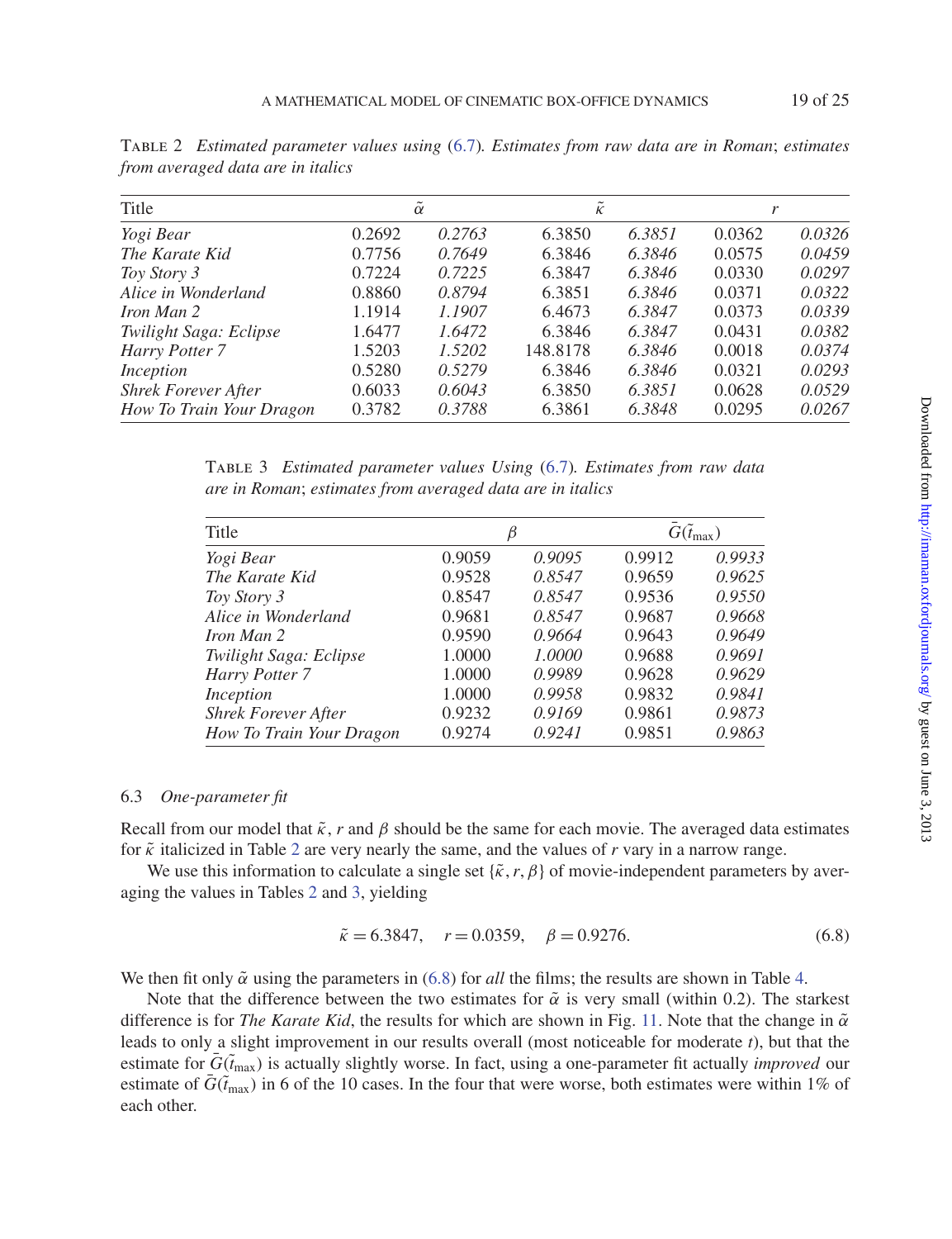

<span id="page-19-0"></span>Fig. 10. Screens data for *Harry Potter 7* using [\(6.7\)](#page-17-1). On left: raw data (circles) and fit (curve). On right: averaged data (circles) and fit (curve). Note the jump in screens around  $t = 12$ .

|                          |          | Four-parameter estimate     | One-parameter estimate |                             |  |
|--------------------------|----------|-----------------------------|------------------------|-----------------------------|--|
| Title                    | $\alpha$ | $\bar{G}(\tilde{t}_{\max})$ | $\alpha$               | $\bar{G}(\tilde{t}_{\max})$ |  |
| Yogi Bear                | 0.2763   | 0.9933                      | 0.2845                 | 0.9965                      |  |
| The Karate Kid           | 0.7649   | 0.9625                      | 0.7828                 | 0.9590                      |  |
| Toy Story 3              | 0.7225   | 0.9550                      | 0.7234                 | 0.9652                      |  |
| Alice in Wonderland      | 0.8794   | 0.9668                      | 0.8809                 | 0.9718                      |  |
| <i>Iron Man 2</i>        | 1.1907   | 0.9649                      | 1.1882                 | 0.9661                      |  |
| Twilight Saga: Eclipse   | 1.6472   | 0.9691                      | 1.6478                 | 0.9687                      |  |
| Harry Potter 7           | 1.5202   | 0.9629                      | 1.5203                 | 0.9627                      |  |
| Inception                | 0.5279   | 0.9841                      | 0.5124                 | 0.9892                      |  |
| Shrek Forever After      | 0.6043   | 0.9873                      | 0.6174                 | 0.9797                      |  |
| How To Train Your Dragon | 0.3788   | 0.9863                      | 0.3657                 | 1.0013                      |  |

<span id="page-19-1"></span>TABLE 4 *Estimated values of*  $\tilde{\alpha}$  *and*  $\bar{G}(\tilde{t}_{max})$  *using* [\(6.7\)](#page-17-1)

# 6.4 *Other ways to estimate*

There are other ways to estimate  $d\bar{G}/d\tilde{t}(0)$  besides using the first day's value, as in [\(6.7\)](#page-17-1). For instance, one could use the gross after 1 week:

<span id="page-19-2"></span>
$$
\frac{\mathrm{d}\bar{G}}{\mathrm{d}\tilde{t}} = \frac{\bar{\mu}(\bar{S})}{\bar{\mu}(1)}\bar{G}(\mathrm{day}\,7)\mathrm{e}^{-\tilde{\alpha}\tilde{t}}.\tag{6.9}
$$

One could also use multiple data points for  $\bar{G}$  with appropriate weighting, but the consideration of such schemes is beyond the scope of this manuscript.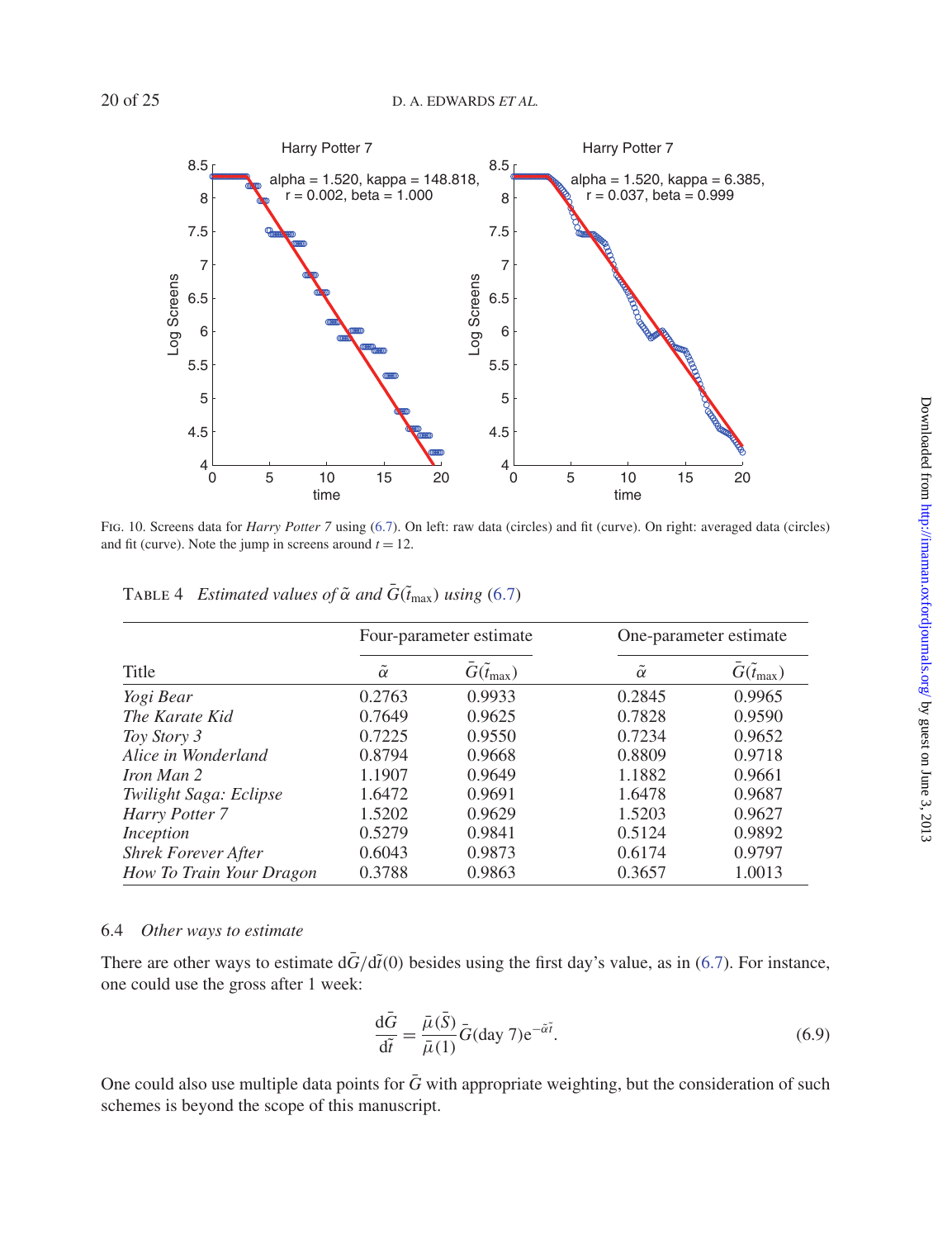

Fig. 11. Grosses data for *The Karate Kid* using [\(6.7\)](#page-17-1). On left: fit from four-parameter estimation. On right: fit from one-parameter estimation.

|                            | Estimates using $(6.9)$ |               |                 |  |
|----------------------------|-------------------------|---------------|-----------------|--|
| Title                      | Four-parameter          | One-parameter | Exponential fit |  |
| Yogi Bear                  | 1.0071                  | 1.0145        | 0.9969          |  |
| The Karate Kid             | 1.0199                  | 1.0135        | 0.9960          |  |
| Toy Story 3                | 0.9994                  | 1.0133        | 0.9872          |  |
| Alice in Wonderland        | 1.0178                  | 1.0237        | 0.9911          |  |
| Iron Man 2                 | 1.0027                  | 1.0064        | 0.9865          |  |
| Twilight Saga: Eclipse     | 1.0006                  | 1.0013        | 0.9880          |  |
| Harry Potter 7             | 0.9905                  | 0.9922        | 0.9806          |  |
| Inception                  | 0.9991                  | 1.0116        | 0.9947          |  |
| <b>Shrek Forever After</b> | 1.0100                  | 1.0024        | 0.9964          |  |
| How To Train Your Dragon   | 1.0077                  | 1.0336        | 1.0011          |  |

<span id="page-20-2"></span><span id="page-20-0"></span>TABLE 5 *Estimated values of*  $\bar{G}(\tilde{t}_{\text{max}})$ 

If we use  $(6.9)$  instead of  $(6.7)$ , some calculation shows that the averages of the parameters are given by

<span id="page-20-1"></span>
$$
\tilde{\kappa} = 7.4713, \quad r = 0.0392, \quad \beta = 0.8923.
$$
\n(6.10)

Note the similarity of *r* and  $\beta$  to the values given in [\(6.8\)](#page-18-2). The differing value of  $\tilde{\kappa}$  is the result of an outlying value of  $\tilde{\kappa}$  estimated using [\(6.9\)](#page-19-2) for *Shrek Forever After*; if that outlier were removed, the values in [\(6.10\)](#page-20-1) would be much closer to those in [\(6.8\)](#page-18-2). However, since *a priori* one may not know which movies are the outliers, we did not remove it.

We show the final estimates for  $\bar{G}(\tilde{t}_{\text{max}})$  using [\(6.9\)](#page-19-2) in Table [5.](#page-20-2) As one might expect theoretically, using a one-parameter fit made our estimates worse in all but three cases. In the worst case, the estimate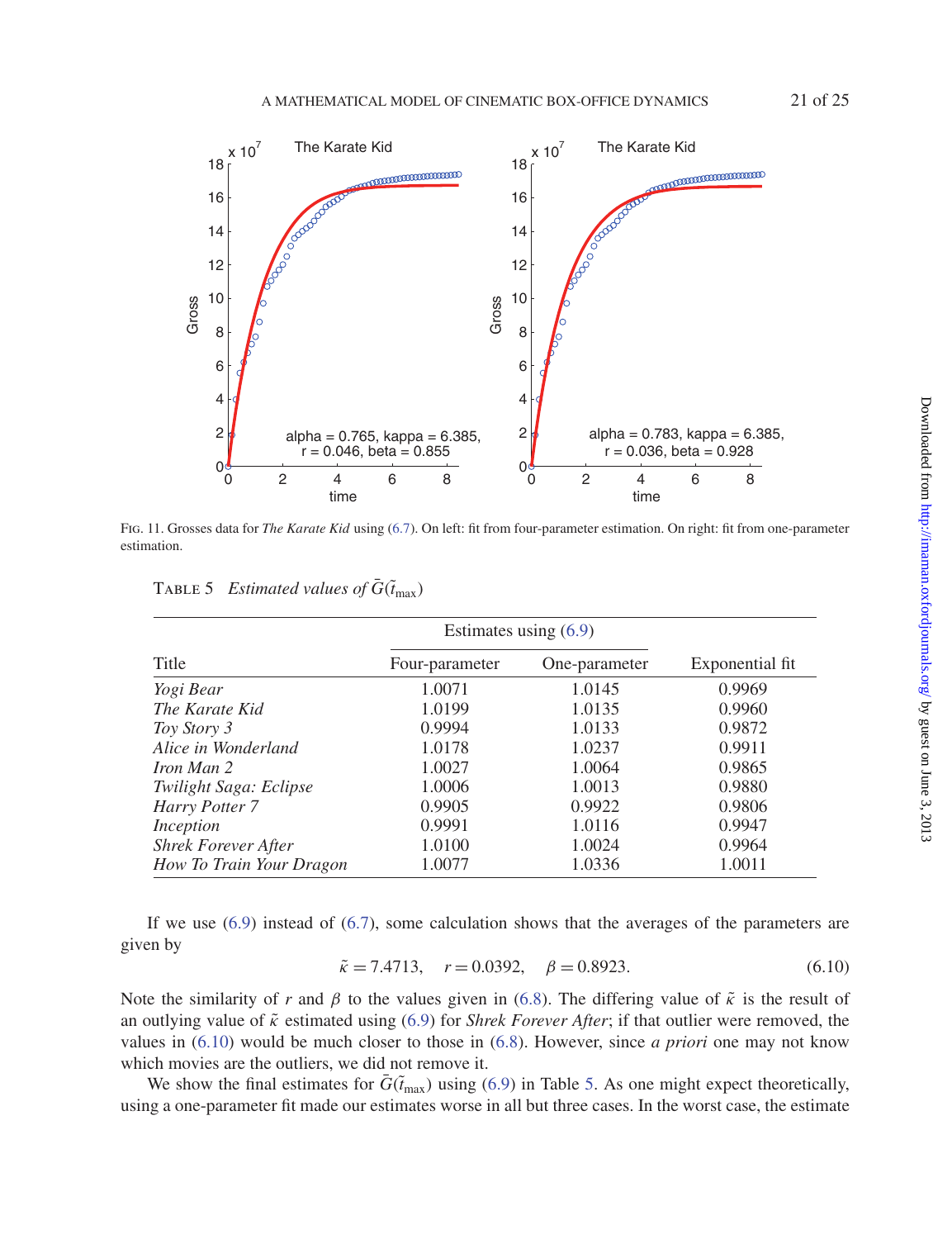was more than 2.5% worse. (However, note that the estimates for  $\bar{G}(\tilde{t}_{\text{max}})$  were almost all better than the one using the daily fit.)

As a final aside, in Table [5](#page-20-2) we present the estimated value of  $\bar{G}(\tilde{t}_{max})$  using a simple two-parameter exponential fit:

$$
\bar{G}(\tilde{t}) = G_1(1 - e^{-G_2\tilde{t}}).
$$

Our one-parameter fit results are better for four of the films, while our four-parameter fit results are better for five of the films. This demonstrates that the model presented here is at least as good as a simple exponential fit, but our model has the advantage of providing information on the dynamics of the number of exhibition sites in addition to the final box-office gross.

### **7. Using the model**

Our results from the previous section indicate that our model can be quite useful in estimating the final gross of films. In this section, we discuss how our model can be implemented as a practical matter to help in the estimates of grosses for movies that are still showing.

As discussed above, the parameters come in two flavours: movie-independent  $(\tilde{\kappa}, r, \beta)$  and moviedependent  $(\tilde{\alpha})$ . From data freely available for previously released films, one can run simulations as in Section 6 to determine the movie-independent parameters. In order to increase the granularity of the estimates, it may be useful to isolate the films into genres (note all the films used in this paper were blockbusters). This would allow examination of the possibility that these parameters vary by genre (due to studio or exhibitor decisions or contracts, perhaps).

Once these parameters have been determined *a priori*, the next step is to estimate  $\tilde{\alpha}$  (and hence the gross) for a particular film. This can be done repeatedly as new daily data arrive. However, given the close agreement to the final gross estimate by using either  $(6.7)$  or  $(6.9)$ , we expect that estimates with even a small number of data points should be reasonably accurate. Such investigations are beyond the scope of this manuscript.

One final technical detail pertains to the normalization in [\(6.5\)](#page-17-0). As  $\tilde{G}(\tilde{t}_{max})$  is not known for a movie currently being shown, the exact scaling in [\(6.5\)](#page-17-0) will not work. However, recall that the purpose of [\(6.5\)](#page-17-0) is simply to make errors in the fits of  $\bar{S}$  and  $\bar{G}$  roughly the same size. This can easily be done by normalizing the data by the median final gross of movies of the same genre.

### **8. Conclusions and further research**

The filmmaking business is inherently a risky one [\(De Vany,](#page-22-3) [2004](#page-22-3); [Moul,](#page-23-30) [2005](#page-23-30)). The budget for film production is spent before any revenue begins to flow, and the product (a ticket) is one which the bulk of the customers will purchase only once, after even more money has been spent letting them know when the product will become available for consumption. In order to minimize the amount of promotional expenditures and maximize profits, distributors would like to predict a film's eventual final gross as early as possible during the film's exhibition lifetime. Due to the required contract period, an exhibitor or distributor will always have several weeks' worth of data to analyse for each film; however, a more desirable goal is to construct a model which can be used to estimate the gross as early as possible.

Rather than using a stochastic-based approach (Ishii *[et al.](#page-23-16)*, [2012](#page-23-16); Terry *[et al.](#page-23-18)*, [2005;](#page-23-18) [Walls,](#page-23-6) [2005a](#page-23-6)[,b](#page-24-1)[,c\)](#page-24-2), we use a deterministic-based ordinary differential equation approach. Given that screen and gross data are available on a daily basis, we feel confident in our use of a continuous-time model as a reasonable approximation.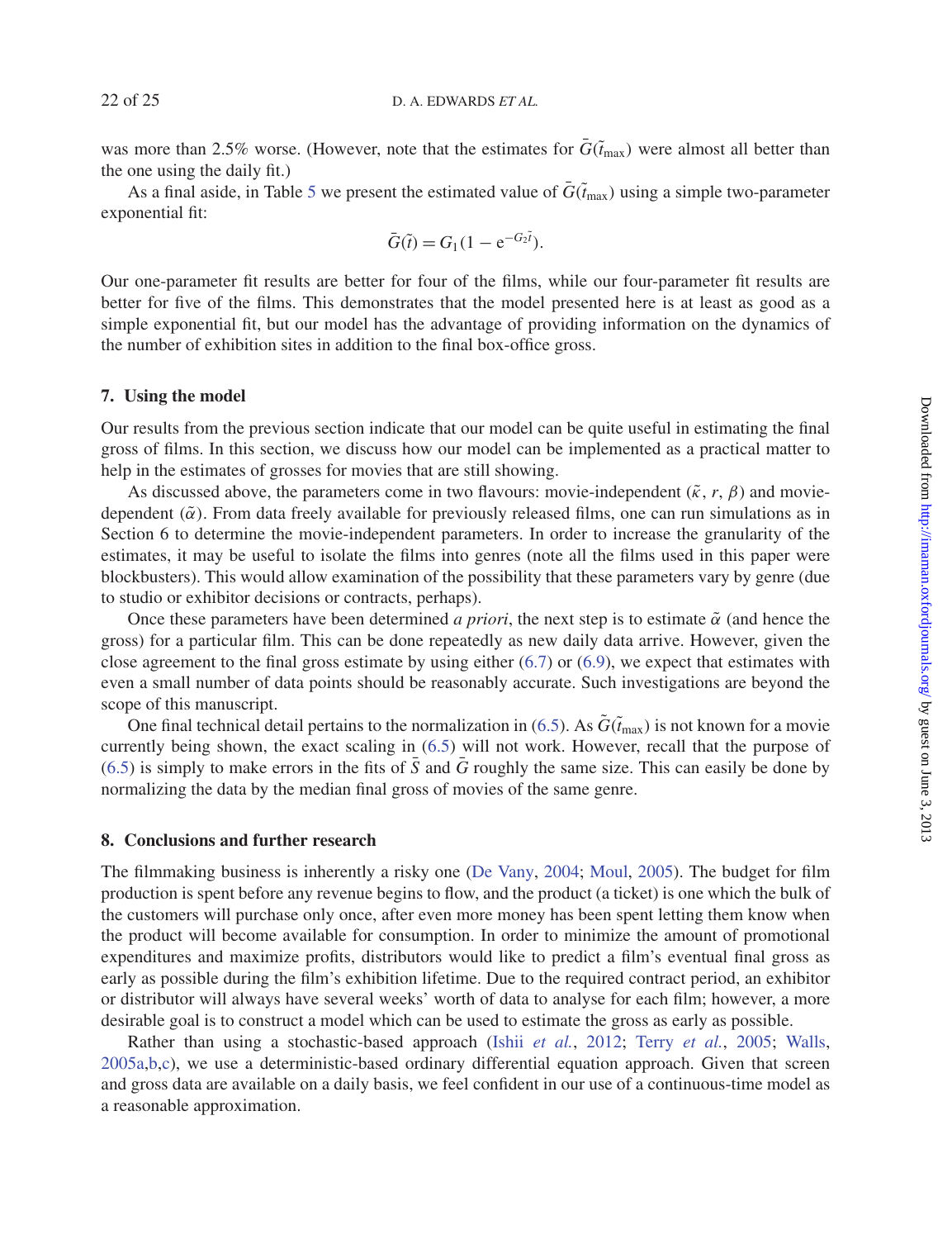We have presented a geography-based, mathematical model for analysing film grosses. Any global area under study is divided into *T* smaller regions, and it is assumed that moviegoers within each region cannot travel to another region to see a film. Hence, if a movie is not screening within their region, they cannot view it. In this manuscript, we estimated *T* using a distance-based analysis, though one could just as easily use data on total population, population density or facts about the initial release data on films.

Although some of our simplifying assumptions may seem unrealistic, our results show that the results from the simplified model closely track real-life commerce, both in fitting the exhibition and gross curves, as well as predicting the final gross amount.

The geographic facet of the model is illustrated in  $(2.6)$ . Equation  $(2.1)$  follows directly from the definition of the quantities *A*, *S* and *G*. Equation [\(2.3\)](#page-3-2) models the effect of decreased attendance on the distributor's decision to change the number of sites. These equations contain the three movieindependent parameters to be fit: *r*,  $\tilde{\kappa}$  and  $\beta$ . We used Matlab to fit these parameters, both separately for each film and for the entire data set as a whole. Using Matlab to fit the movie-independent parameters separately for each film produced only small changes. This lends credence to our contention that these are movie-independent, though our sample was small. This can continue to be verified with analyses of larger sets of movie releases, an area of further research.

In our model, the only movie-dependent parameter is the decay rate  $\tilde{\alpha}$  of demand. In our analysis, we found that the value of  $\tilde{\alpha}$  did vary between films, but did not change significantly when we fixed the movie-dependent parameters. With the movie-independent parameters fixed, the estimate for  $\tilde{\alpha}$  can be continually refined each day as new data trickles in. These refined estimates should produce more accurate estimates of the final gross. This is yet another project available for future research.

### **Acknowledgements**

Any opinion, finding and conclusions or recommendations expressed in this material are those of the author and do not necessarily reflect the views of the National Science Foundation.

#### **Funding**

R.B. acknowledges that this work was based on work supported by the National Science Foundation, while working at the Foundation. Support for J.O.-G. for this project was provided by a fellowship from a Howard Hughes Medical Institute Undergraduate Science Education Grant.

#### **REFERENCES**

- <span id="page-22-4"></span>BASUROY, S., CHATTERJEE, S. & RAVID, S. A. (2003) How critical are critical reviews? The box office effects of film critics, star power, and budgets. *J. Mark.*, **67**, 103–117.
- <span id="page-22-5"></span>Chiou, L. (2008) The timing of movie releases: evidence from the home video industry. *Int. J. Ind. Org.*, **26**, 1059–1073.
- <span id="page-22-1"></span>Chisholm, D. (2011) The economics of motion pictures. *Handbook of Cultural Economics*, 2nd edn (R. Towse ed.). Northampton, MA: Edward Elgar.
- <span id="page-22-3"></span>De Vany, A. S. (2004) *Hollywood Economics: How Extreme Uncertainty Shapes the Film Industry*. London: Routledge.
- <span id="page-22-0"></span>De Vany, A. S. (2006) The movies. *Handbook of the Economics of Art and Culture*, vol. 1 (V. Ginsburgh & D. Throsby eds). Oxford: Elsevier, pp. 615–665.
- <span id="page-22-2"></span>De Vany, A. S. & Eckert, R. (1991) Motion picture antitrust: the paramount cases revisited. *Res. Law Econ.*, **14**, 51–112.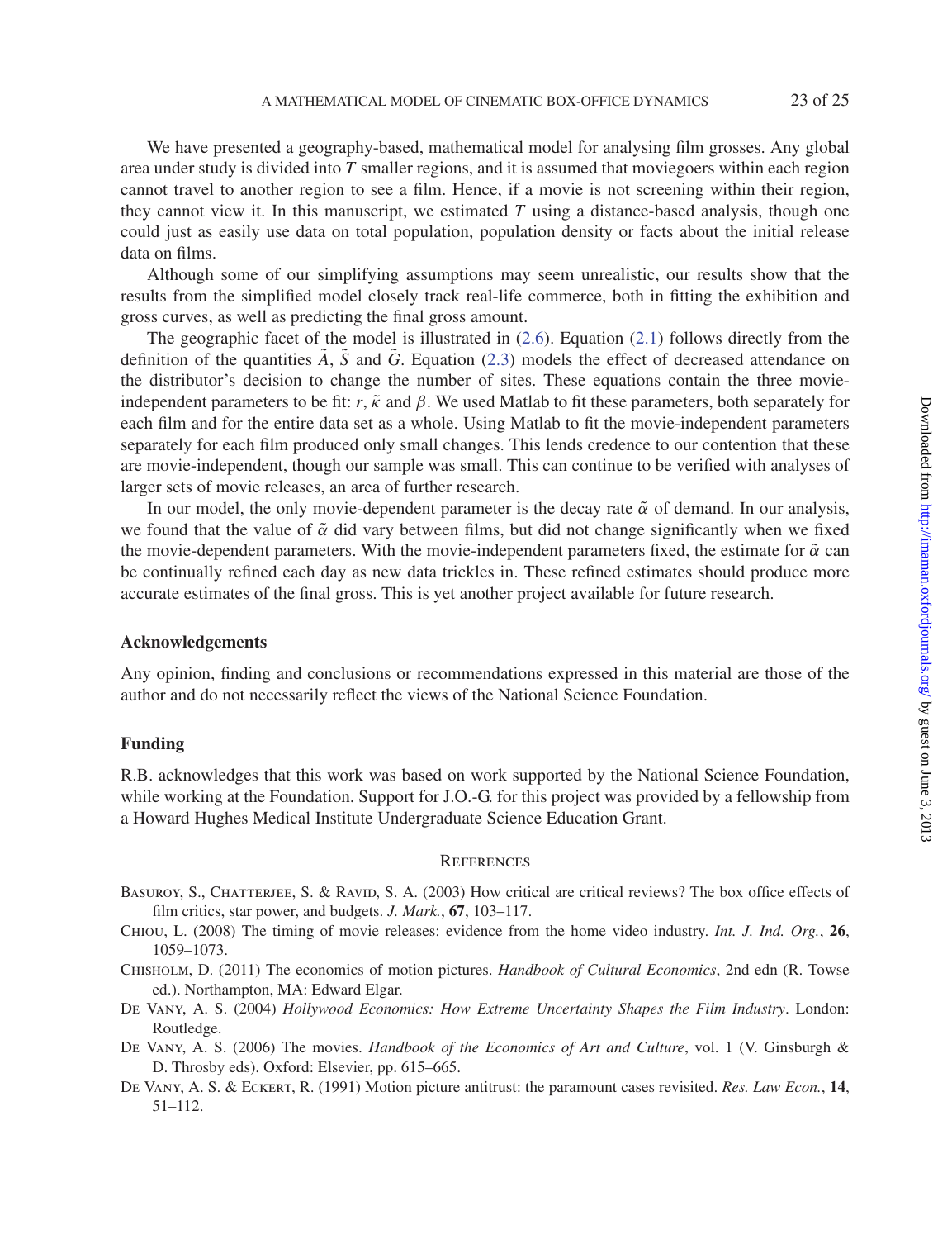- <span id="page-23-3"></span>De Vany, A. S. & Walls, W. D. (1996) Bose–Einstein dynamics and adaptive contracting in the motion picture industry. *Econ. J.*, **106**, 1493–1514.
- <span id="page-23-4"></span>De Vany, A. S. & Walls, W. D. (2002) Does Hollywood make too many R-rated movies? Risk, stochastic dominance, and the illusion of expectation. *J. Bus.*, **75**, 425–451.
- <span id="page-23-5"></span>De Vany, A. S. & Walls, W. D. (2004) Motion picture profit, the stable Paretian hypothesis, and the curse of the superstar. *J. Econ. Dyn. Control*, **28**, 1035–1057.
- <span id="page-23-10"></span>Duan, W., Gu, B. & Whinston, A. B. (2008) Do online reviews matter? An empirical investigation of panel data. *Decis. Support Syst.*, **45**, 1007–1016.
- <span id="page-23-0"></span>Edwards, D. A. & Buckmire, R. (2001) A differential equation model of North American cinematic box-office dynamics. *IMA J. Man. Math.*, **12**, 41–74.
- <span id="page-23-13"></span>Elberse, A. (2007) The power of stars: do star actors drive the success of movies? *J. Mark.*, **71**, 102–120.
- <span id="page-23-7"></span>Elberse, A. & Anand, B. (2007) The effectiveness of pre-release advertising for motion pictures: an empirical investigation using a simulated market. *Inf. Econ. Policy*, **19**, 319–343.
- <span id="page-23-2"></span>Eliashberg, J., Elberse, A. & Leenders, M. A. A. M. (2006) The motion picture industry: critical issues in practice, current research, and new research directions. *Mark. Sci.*, **25**, 638–661.
- <span id="page-23-15"></span>Hand, C. (2002) The distribution and predictability of cinema admissions. *J. Cult. Econ.*, **26**, 53–64.
- <span id="page-23-26"></span>Hanssen, C. (2000) The block booking of films re-examined. *J. Law Econ.*, **43**, 395–426.
- <span id="page-23-20"></span>Hennig-Thurau, T., Houston, M. B. & Walsh, G. J. (2007) Determinants of motion picture box office and profitability: an interrelationship approach. *Rev. Manag. Sci.*, **1**, 65–92.

<span id="page-23-25"></span>Internet Movie Data Base (2012) *Box Office Mojo*. Available at [http://www.boxofficemojo.com/.](http://www.boxofficemojo.com/)

- <span id="page-23-16"></span>Ishii, A., Araki, H., Matsuda, N., Umemura, S., Urushidani, T., Yamagata, N. & Yoshida, N. (2012) The 'hit' phenomenon: a mathematical model of human dynamics interactions as a stochastic process. *New J. Phys.*, **14**, 063018.
- <span id="page-23-21"></span>Lee, K. J. & Chang, W. (2009) Bayesian belief network for box-office performance: a case study on Korean movies. *Expert Syst. Appl.*, **36**, 280–291.
- <span id="page-23-19"></span>Litman, B. R. (1983) Predicting success of theatrical movies: an empirical study. *J. Pop. Cult.*, **16**, 159–175.
- <span id="page-23-11"></span>Liu, Y. (2006) Word of mouth for movies: its dynamics and impact on box office revenue. *J. Mark.*, **70**, 74–89.
- <span id="page-23-27"></span>Logan, J. D. (2006) *Applied Mathematics*, 3rd edn. New York: Wiley.
- <span id="page-23-1"></span>McKenzie, J. (2012) The economics of movies: a literature survey. *J. Econ. Surv.*, **26**, 42–70.
- <span id="page-23-30"></span>Moul, C. (2005) *A Concise Handbook of Movie Industry Economics*. New York: Cambridge University Press.
- <span id="page-23-12"></span>Moul, C. (2007) Measuring word-of-mouth's impact on theatrical movie admissions. *J. Econ. Manag. Strat.*, **16**, 859–892.
- <span id="page-23-29"></span>National Association of Theatre Owners (2012a) NATO statistics: *Average US ticket prices*. Available at [http://www.natoonline.org/statisticstickets.htm.](http://www.natoonline.org/statisticstickets.htm)
- <span id="page-23-28"></span>National Association of Theatre Owners (2012b) *NATO Statistics: US Cinema Sites*. Available at [http://www.natoonline.org/statisticssites.htm.](http://www.natoonline.org/statisticssites.htm)
- <span id="page-23-14"></span>Nelson, R., Donihue, M., Waldman, D. & Wheaton, C. (2001) What's an Oscar worth? *Econ. Inq.*, **39**, 1–16.
- <span id="page-23-17"></span>Ravid, S. A. (1999) Information, blockbusters, and stars: a study of the film industry. *J. Bus.*, **72**, 463–492.
- <span id="page-23-9"></span>RAVID, S. A. & BASUROY, S. (2004) Managerial objectives, the R-rating puzzle, and the production of violent films. *J. Bus.*, **77**, S155–S192.
- <span id="page-23-8"></span>Renhoff, A. & Wilbur, K. (2011) The effectiveness of post-release movie advertising. *Int. J. Advert.*, **30**, 305– 328.
- <span id="page-23-22"></span>Sawhney, M. S. & Eliashberg, J. (1996) A parsimonious model for forecasting gross box-office revenues of motion pictures. *Mark. Sci.*, **15**, 113–131.
- <span id="page-23-23"></span>Sharda, R. & Delen, D. (2006) Predicting box-office success of motion pictures with neural networks. *Expert Syst. Appl.*, **30**, 243–254.
- <span id="page-23-24"></span>Sochay, S. (1994) Predicting the performance of motion pictures. *J. Media Econ.*, **7**, 1–20.
- <span id="page-23-18"></span>TERRY, N., BUTLER, M. & DE'ARMOND, D. (2005) The determinants of domestic box office performance in the motion picture industry. *SW Econ. Rev.*, **32**, 137–148.
- <span id="page-23-6"></span>WALLS, D. (2005a) Demand stochastics, supply adaptation, and the distribution of film earnings. *Appl. Econ. Lett.*, **12**, 619–623.